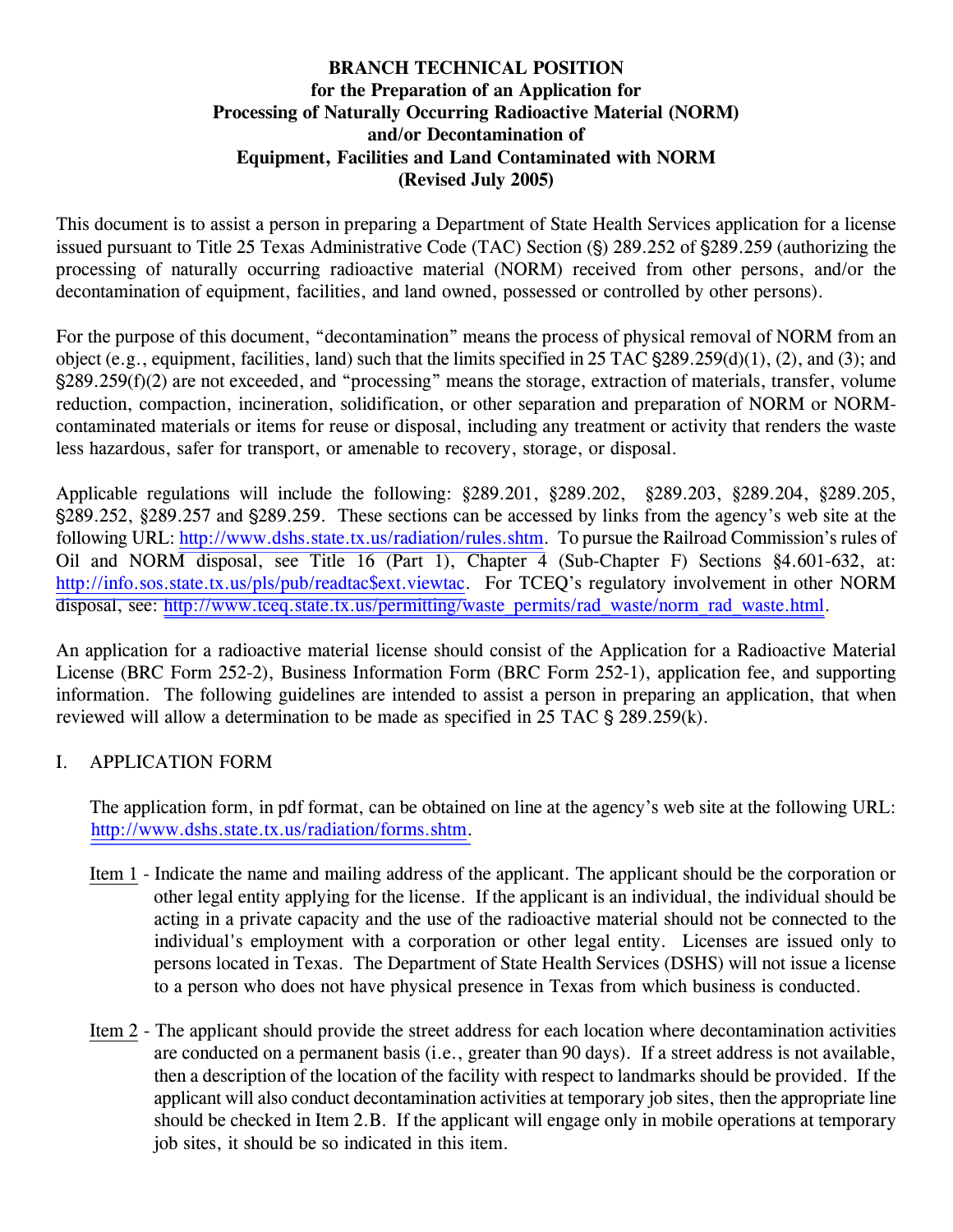Item 3 - Check the appropriate box.

- Item 4 Indicate where records are to be maintained. If temporary job sites are being requested, records for each site's operation must be maintained at that site and at the main Texas facility location as indicated in Item 2. If the applicant will not have a fixed-facility where NORM will be received from other persons for processing or decontamination, but will engage only in decontamination activities at the customer's site, then a permanent location in Texas must be designated where records are maintained for inspection by the DSHS.
- Item 5 Persons whom the applicant wishes to be listed on the license as authorized to engage in processing and/or decontamination activities should be listed here. However, if the applicant prefers to have the Radiation Safety Officer (RSO) designate the workers rather than have them listed on the license, then it should be so indicate here on the application. The applicant should document that the RSO and workers meet the criteria specified in Section III.
- Item 6 The applicant should list the person designated as the RSO. The RSO is the person who is delegated the responsibility for the radiation safety program, who maintains the license and associated records, and who, in most instances, is the primary contact with the DSHS in administering the license. The RSO must have the authority to; maintain an ALARA program, enforce radiation safety policies and procedures, suspend activities deemed unsafe, implement remedial action when necessary, make a decision relative to any and all licensed activities, and if designated as the primary contact with the DSHS be delegated the authority to act as a duly authorized person to act for and on behalf of the applicant.
- Item 7 The applicant should identify the radionuclide(s), the chemical or physical form that they are in, the maximum activity requested, and the use to be made of the radionuclide(s) under the appropriate column on the application form. If the information will not fit on the form, another sheet should be used with a reference on the form to the other page. Since NORM may consist of a variety of radionuclides, column (a) may be completed with the entry "NORM as defined under 25 TAC  $\S$ 289.259". Column "b" should specify the physical state(s) that the material will be in. These usually are solid, liquid, or in an intermediate form such as slurried. In addition to the physical state(s), the form that the NORM is in (e.g., contamination on metal in the form of scale, contaminant of soil, etc.) should be stated. In column "c" the applicant should specify the maximum activity which the applicant requests that they be authorized to handle in their work. Column "d" should specify the use(s) which the applicant wishes to be authorized to pursue. As an example of the manner in which the application form should be completed for Item 7, please refer to the following:

| (a)                                       | (b)                               | $\left( c\right)$                                                 | (d)                                                                               |
|-------------------------------------------|-----------------------------------|-------------------------------------------------------------------|-----------------------------------------------------------------------------------|
| element and mass number                   | chemical or physical form         | maximum activity requested                                        | use of each form                                                                  |
| NORM as defined under<br>25 TAC § 289.259 | solid as a scale on metal<br>pipe | Not to exceed $300 \text{ pCi/g}$ .<br>Total not to exceed 10 Ci. | removal of NORM contaminated scale<br>from pipe and packaging of removed<br>scale |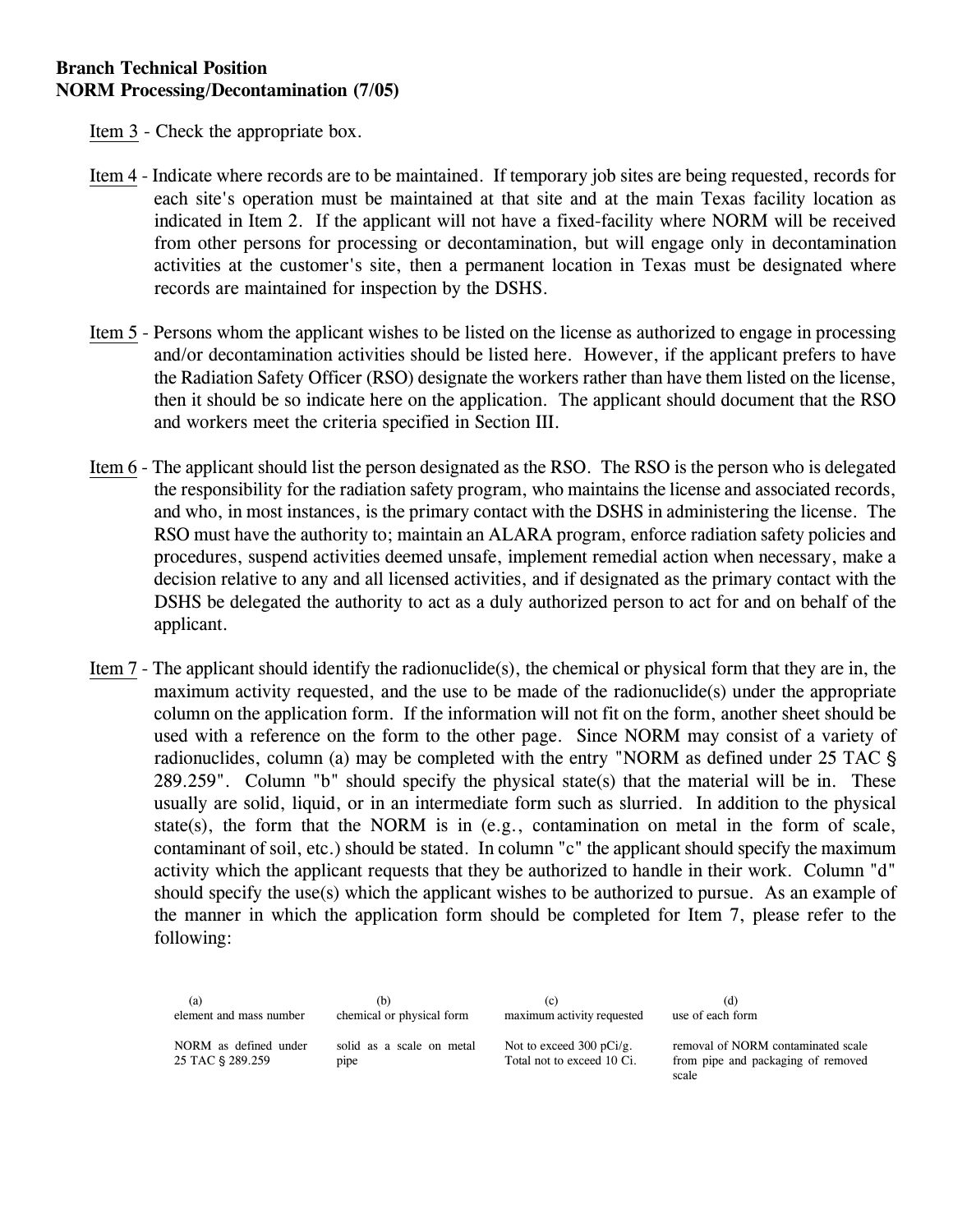Item 8 - For a fixed-facility decontamination operation (that is, where the customer brings the NORMcontaminated item to the licensee for decontamination, as opposed to the licensee going to the customer's site to perform the decontamination) the applicant should provide a description (e.g., drawing) of the facility showing the location of the equipment used in the processing or decontamination activities. Additionally, a description of the facility design and dimensions should be provided. Indicate in this description the restricted and unrestricted areas. If decontamination activities are conducted in an enclosed area (i.e., building) provide a description of the area and details of the ventilation system for that area. Describe any equipment (e.g. containment system, spray system, retention tanks, storage facilities, etc.) proposed for use during the processing or decontamination activities. However, if the application is only for work to be performed at the customer's facility, then this item does not need to be addressed in the application and the applicant may skip this section and go to Item 9 in this guide.

 The applicant should provide a complete and accurate description of the site and facilities located on the site. Those items required to describe the site include the following:

- A. Provide a map identifying the location of the proposed site and any landmarks (e.g., highway intersections, distances from community, etc.) used to identify the location of the site.
- B. Provide a description of the site (plot drawings). The description of the site should provide the dimensions of the property and accurately depict the location of the facility structure(s). The description of the site must also indicate the nature of the adjacent properties (e.g., vacant land, businesses, residences, etc.) and the distance of the proposed facility structure(s) to the property line and adjacent businesses or residences. The site description must also indicate the location of and distance from creeks, culverts and drainages.
- C. The site description should identify the soil types under the facility with respect to compatibility with foundation and structural design.
- D. The applicant should provide evidence that the proposed site is not located in a 100-year floodplain, as designated by the Texas Commission on Environmental Quality (TCEQ), or in a wetland. A map of the proposed site showing floodplain boundaries, obtained from the TCEQ, or a letter from the TCEQ certifying that the site is not located in a 100-year floodplain is satisfactory evidence. A map or letter from the United States Army Corps of Engineers is satisfactory to document that the proposed facility is not sited in a wetland.
- E. The applicant should provide evidence that the proposed facility is not located in the recharge area of a sole source aquifer or a major aquifer. A letter or a map from the TCEQ is satisfactory documentation.
- F. The applicant should provide a description of the hydrogeologic environment of the proposed site. This would entail identifying aquifers or groundwater beneath or in the vicinity of the proposed site, the depth of the groundwater, nature of the geology overlying the aquifer, and direction and rate of flow of the groundwater.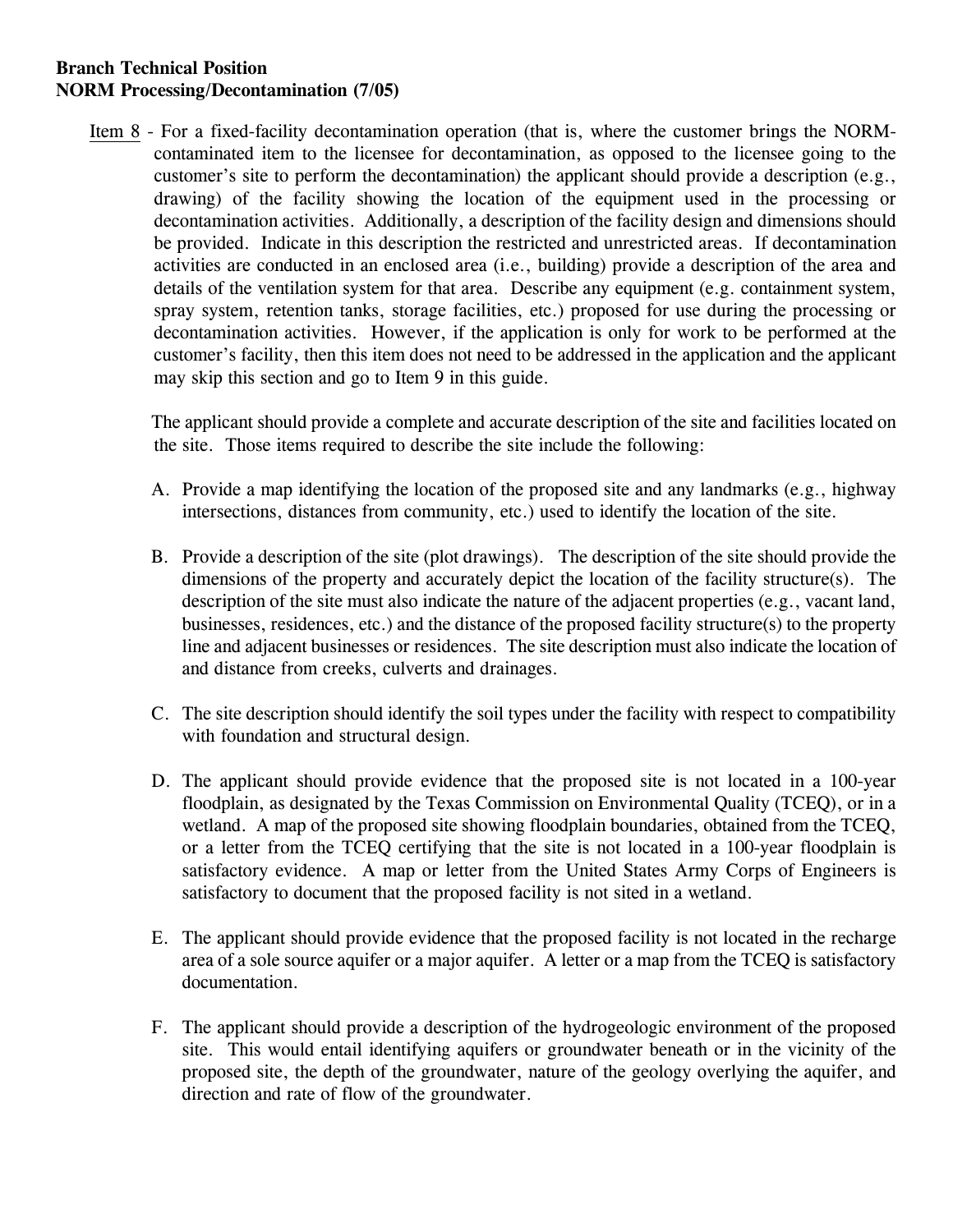Item 8 - (continued)

- G. The applicant should describe how the combination of the hydrogeologic environment and the engineering design of the facility will serve to minimize and control potential waste migration into surface waters and groundwaters.
- H. Provide a description (e.g., accurate drawings) of the proposed facility. The facility description should provide the dimensions of the proposed facility structure(s). The description of the facility must include a detailed floor plan. The floor plan must identify intended uses of areas adjacent to areas where NORM will be located. The descriptions of the facility must accurately identify and describe the NORM handling, processing and storage areas. These descriptions must provide the dimensions of the facility and include construction and foundation details; ventilation, plumbing, and fire suppression systems (including drawings of these systems and their specifications); and physical security systems. The construction details must also identify and describe the shielding used in various areas where NORM is received, stored and processed.

Specify the maximum volume of NORM that can be stored in the proposed facility.

- J. Provide a description of the equipment to be installed to maintain control over maximum concentrations of radioactive materials in gaseous and liquid effluents produced during normal operations and the means to be employed for keeping levels of radioactive materials in effluents to unrestricted areas as low as reasonably achievable and within the limits prescribed in 25 TAC '289.202.
- K. Describe the measures employed to minimize the release of radioactive materials into the soils, waters, and atmosphere. This description should state how the facility is designed to confine spills.
- L. Describe how the design and operation of the facility will minimize releases of non-radiological noxious materials from the facility.
- M. The applicant should provide a copy of the report from the City Fire Marshall or local fire control authority, if available, finding that the facility meets the city or local fire codes for the storage of radioactive materials or a letter stating that the city or local authority either has no fire codes pertaining to the storage of radioactive materials or no inspection program for such.
- N. The applicant should either provide proof (e.g., copy of title) that the applicant owns the facility where NORM will be located or provide an original signed statement from the owner of the facility attesting to the following:
	- 1. that the person is the owner of the facility and property at [ENTER ADDRESS AND NAME OR DESCRIPTION OF FACILITY/PROPERTY];
	- 2. that the person is aware that [ENTER NAME OF APPLICANT] will store radioactive waste at the aforementioned property;
	- 3. that the person consents to [ENTER NAME OF APPLICANT] storage of radioactive waste on the aforementioned property; and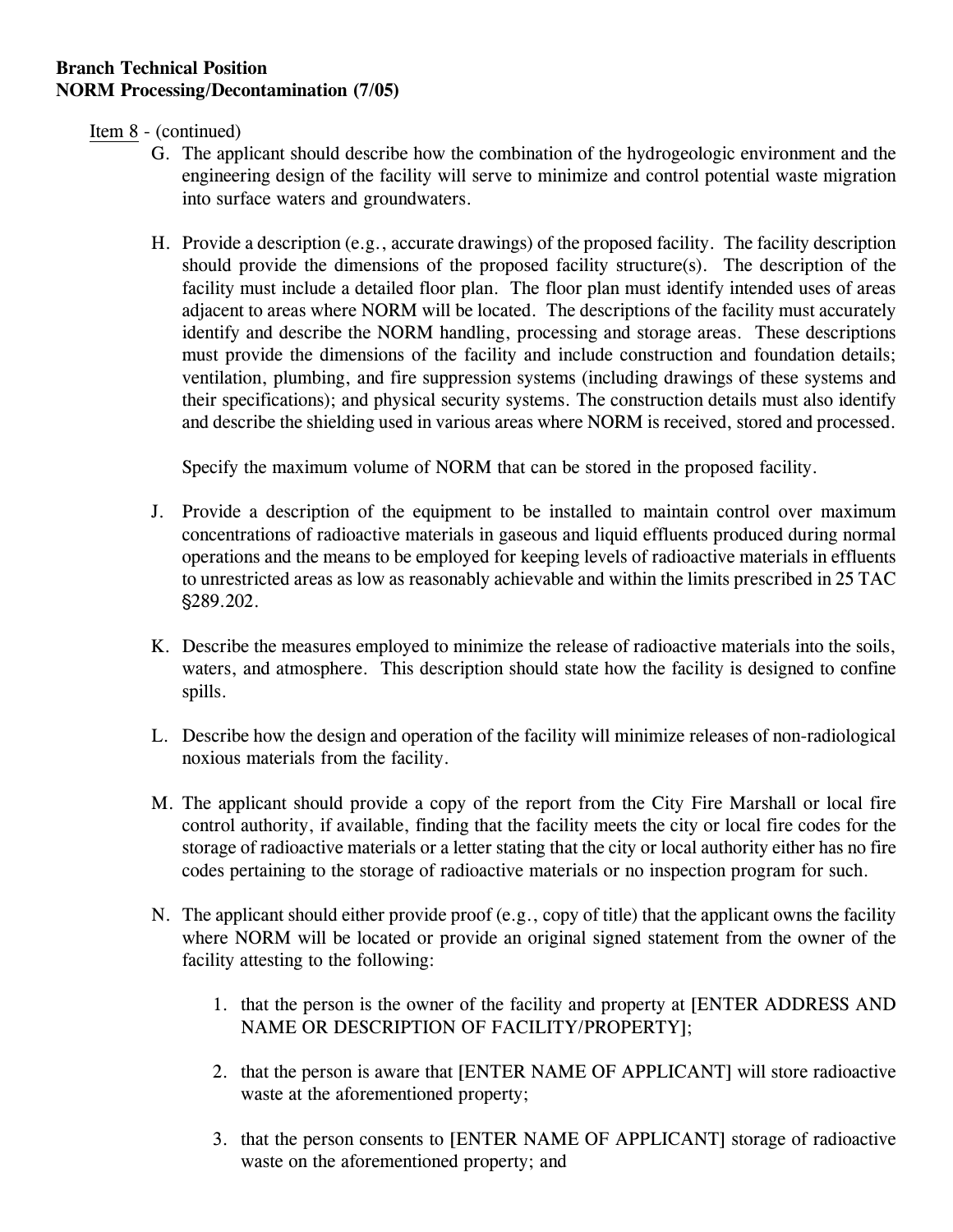Item 8 - (continued)

- 4. that the person acknowledges that the use of the property may be limited until such time as the limits for unrestricted use, as specified in the prevailing regulatory requirements, are met.
- Item 9 The application should include a copy of the applicant's Operating, Radiation Safety and Emergency Procedures (ORSEP). Please refer to Section III of this document for a discussion of the topics that should be addressed by the ORSEP.
- Item 10 The applicant should provide the manufacturer and model number of survey and radiation detection instruments that will be used. Include the sensitivity range, a description of any accessories, and the type of detectors used. Also, state how often survey meters will be calibrated and by whom. If a commercial service is to be used to calibrate survey instruments, the name of the commercial service should be specified, or a statement in the applicant's procedures that instrument calibrations will be performed by a person licensed by the agency, the NRC or another Agreement State to perform such calibrations. If the applicant plans to calibrate its own instruments, procedures for doing so must be submitted for DSHS approval. (Regulatory Guide 5.2, "Guide for the Preparation of Survey Instrument Calibration Applications," may be obtained from the DSHS). Specify the calibration interval. (Instruments should be calibrated at intervals not exceeding one year).
- Item 11 The applicant should indicate how the test for removable surface contamination (i.e., leak or wipe test) would be performed. The description of this procedure should also be included in the ORSEP, which is discussed in Section III of this document. As a minimum, the applicant/licensee will need to describe how the sample is collected, how it is handled, and how or who performs the analysis of the sample. If a commercial service is to be used to perform leak tests, the name of the commercial service should be specified, or a statement in the applicant's procedures that analysis will be performed by a person licensed by the agency, the NRC or another Agreement State to perform such tests. If the applicant plans to perform the analysis of the samples, procedures for doing so must be submitted to the DSHS for approval. (Regulatory Guide 5.1, "Guide for the Preparation of Leak Test Applications," may be obtained from the DSHS). Records of each test must be maintained.
- Item 12 In addition to the resume of the RSO, a description should be included of the minimum radiation safety training to be given to employees who will work with or around NORM.
- Item 13 The applicant should discuss the method for disposal of radioactive waste generated as a result of their operations. If all waste will be returned to the applicant's client, then it should be so stated. However, if the applicant proposes to retain any of the waste generated, a viable method for disposal of the waste must be presented in the application. This waste management method should also be included in the ORSEP discussed in Section III of this document.
- Item 14 Financial Qualifications and Financial Assurance Self-Explanatory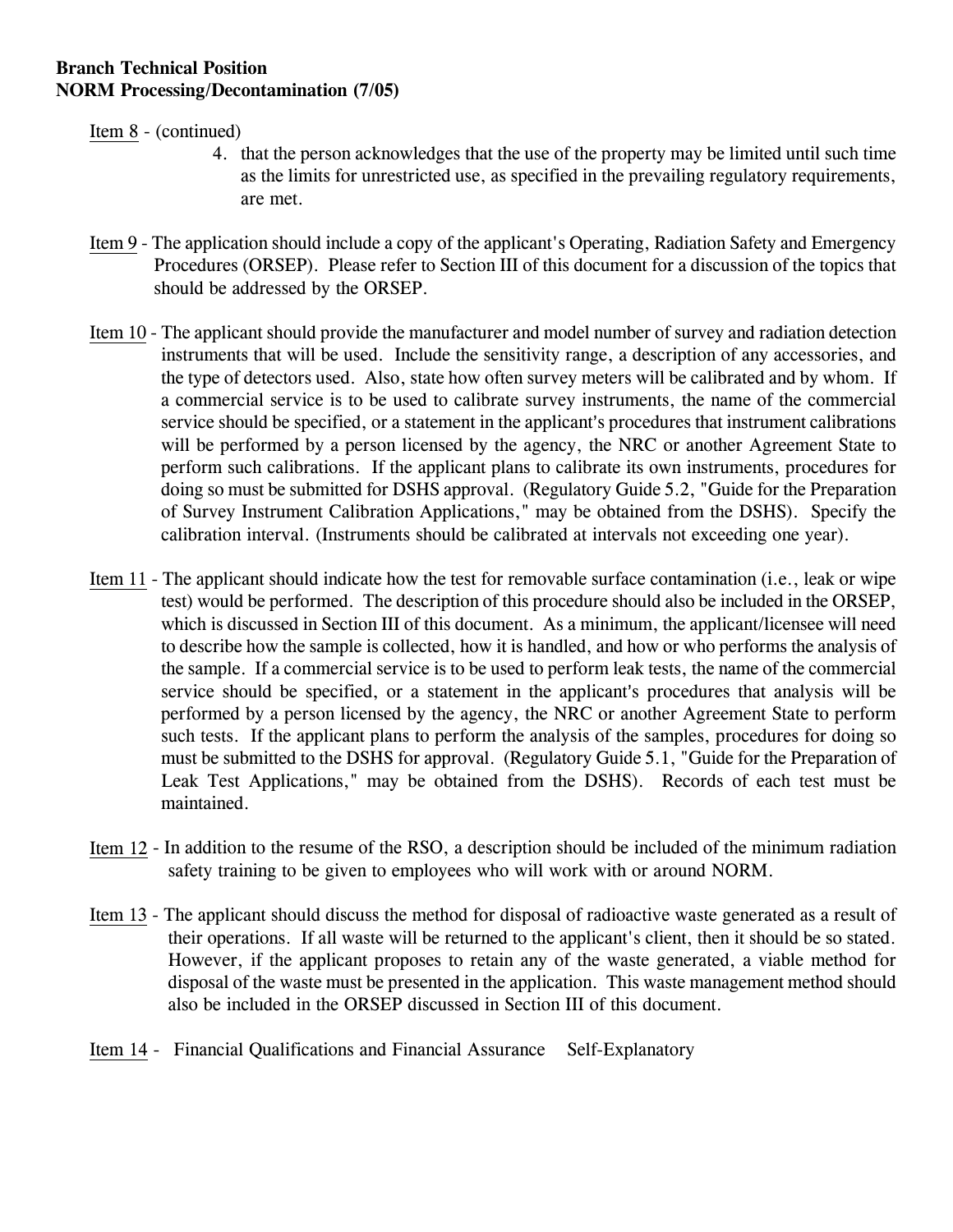Item 15 - The application must be signed by a person duly authorized to act for and on behalf of the applicant. The applicant should provide documentation that the person signing the application is duly authorized to act for and on behalf of the applicant. This may be accomplished by submitting a copy of a corporate resolution, certified by the Corporate Secretary, delegating that authority to the person signing the application.

#### II. BUSINESS INFORMATION FORM

 An application for a license must be accompanied by the Business Information Form (BRC Form 252-1). The Business Information Form can be obtain, in pdf format, on-line at the agency's web site at the following URL: [http://www.dshs.state.tx.us/radiation/forms.shtm.](http://www.dshs.state.tx.us/radiation/forms.shtm)

 In addition to the information pertaining to the name and address of the applicant, the Business Information Form is also used to assess and certify the financial qualification of the application as required by 25 TAC §289.252(d)(6). The methods of certifying the financial qualifications of the applicant are prescribed at 25 TAC §289.252(ii)(8). The method used should be specified by checking the appropriate box at the bottom of the first page of the Business Information Form, and providing the appropriate supporting information, if applicable.

### III. OPERATING, RADIATION SAFETY AND EMERGENCY PROCEDURES

Under Item 9 of the application, a description of the applicant's operating, radiation safety and emergency procedures (ORSEP) is requested. The ORSEP should be commensurate with the scope and extent of activities for the use of radioactive materials. The description of the ORSEP should be provided in the form of a formal set of procedures. The ORSEP should specify the duties and responsibilities of persons engaged in the use of radioactive material (e.g. NORM processing, NORM decontamination, etc.), and provide a description of the procedures to be followed to ensure that radioactive material is handled in a safe manner. The ORSEP should, as a minimum, consist of the following elements (if applicable):

#### A. ORGANIZATIONAL STRUCTURE

 An application should contain an organizational chart. The organizational chart should depict the positions in the corporation responsible for ensuring day-to-day oversight of the radiation safety program, and clearly indicate the lines of authority. The position of RSO should be indicated to occupy a position to exercise authority over operations involving radioactive material.

#### B. PERSONNEL AND QUALIFICATIONS

- 1. Radiation Safety Officer (RSO)
	- a. Duties/responsibilities

The ORSEP should delineate and describe the duties and responsibilities assigned to the RSO. Those duties should, as a minimum, consist of the following: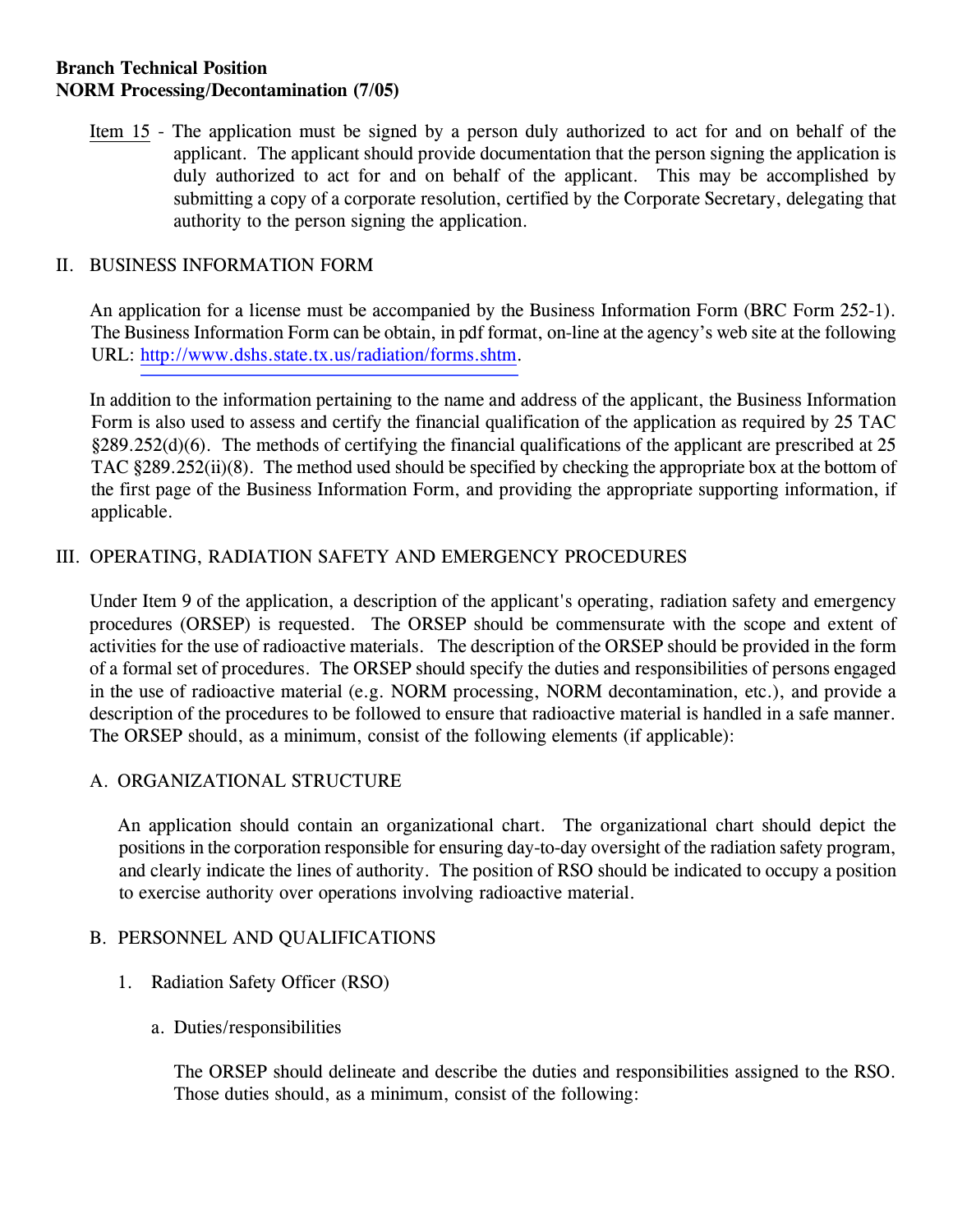#### III. B. 1. a. (continued)

- (1) to establish and oversee operating, emergency, and as low as reasonably achievable (ALARA) procedures, and to review them at least annually to ensure that the procedures are current and conform with the requirements of 25 TAC Chapter 289;
- (2) to oversee and approve all phases of the training program for operations and\or personnel so that appropriate and effective radiation protection practices are taught;
- (3) to ensure that required radiation surveys are performed and documented in accordance with the requirements of the procedures, the license and 25 TAC Chapter 289, including any corrective measures when levels of radiation exceed established limits:
- (4) to ensure that personnel monitoring is used properly, that records are kept of the monitoring results, and that timely notifications are made as required by 25 TAC  $\S$ 289.203;
- (5) to investigate and cause a report to be submitted to the DSHS for each known or suspected case of radiation exposure to an individual or radiation level detected in excess of limits established by the 25 TAC Chapter 289 and each theft or loss of source(s) of radiation, to determine the cause(s), and to take steps to prevent a recurrence;
- (6) to investigate and cause a report to be submitted to the DSHS for each known or suspected case of release of radioactive material(s) to the environment in excess of limits established by the 25 TAC Chapter 289;
- (7) to have a thorough knowledge of management policies and administrative procedures of the licensee;
- (8) to assume control and have the authority to institute corrective actions including shutdown of operations when necessary in emergency situations or unsafe conditions;
- (9) to ensure that records are maintained as required by the 25 TAC Chapter 289;
- (10) to ensure the proper storing, labeling, transport, and use of sources of radiation, storage, and/or transport containers;
- (11) to ensure that all inventories are performed in the specified interval and in accordance with the activities for which the license application is submitted; and
- (12) to ensure that personnel are complying with the 25 TAC Chapter 289, the conditions of the license, and the operating and emergency procedures of the licensee.

#### b. Authorities

The operational procedures should clearly state the authorities delegated to the RSO. These should include, as a minimum, the authority to execute and implement the duties and responsibilities described above. The RSO may also be delegated the authority to act for and on the behalf of the licensee, if the RSO is a position which the licensee deems appropriate for making binding commitments for the licensee.

c. Qualifications

 The RSO should have training and experience with handling/use of, all contaminated materials or equipment proposed in Item 7 of the application and all of the radiological and other safety principles necessary to work with such materials and equipment. As a minimum, the RSO should have 24 to 40 hours of instruction in radiation safety/health physics and six (6) to 12 months of experience in conduct of a radiation safety program of comparable size and scope.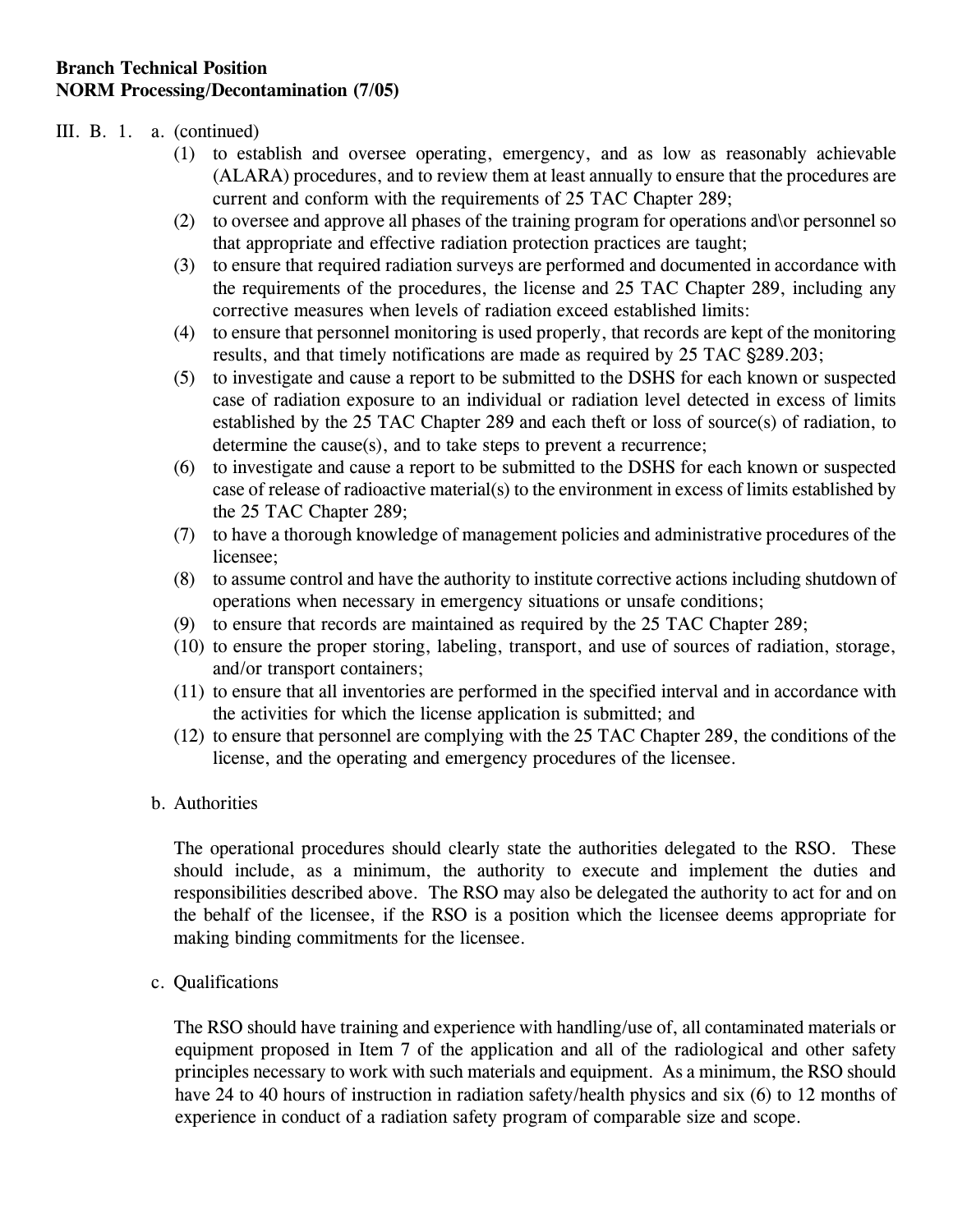#### III. B. 1. c. (continued)

(1) Training

 Appropriate training of the RSO should be demonstrated by submitting a description of the formal training received by the RSO. The description should include the name of the institution or facility where the training was received, the person providing the training, the dates of the training and the topics covered in the training.

The topics covered in an RSO's training should, as a minimum, include the following:

- 1. Fundamentals of Radiation
	- a. types and characteristics of radiation electromagnetic particulate
	- b. units of radiation quantity and dose
- 2. Sources of Radiation or NORM and radiation levels
- 3. Biological Effects of Radiation
	- a. stochastic effects
	- b. non-stochastic effects
- 4. Radiation Protection Principals
	- a. shielding particulates electromagnetic
	- b. time
	- c. distance
	- d. ALARA philosophy
- 5. Radiation Detection and Measurement
	- a. survey instruments and probes alpha radiation beta/gamma radiation
	- b. use and limitations of instruments
	- c. instrument calibration
- 6. Survey Techniques, Instrumentation and Regulatory Limits
	- a. equipment
	- b. land
	- c. buildings
- 7. Sampling Techniques, Methodologies, and Equipment
	- a. air
	- b. soil
	- c. water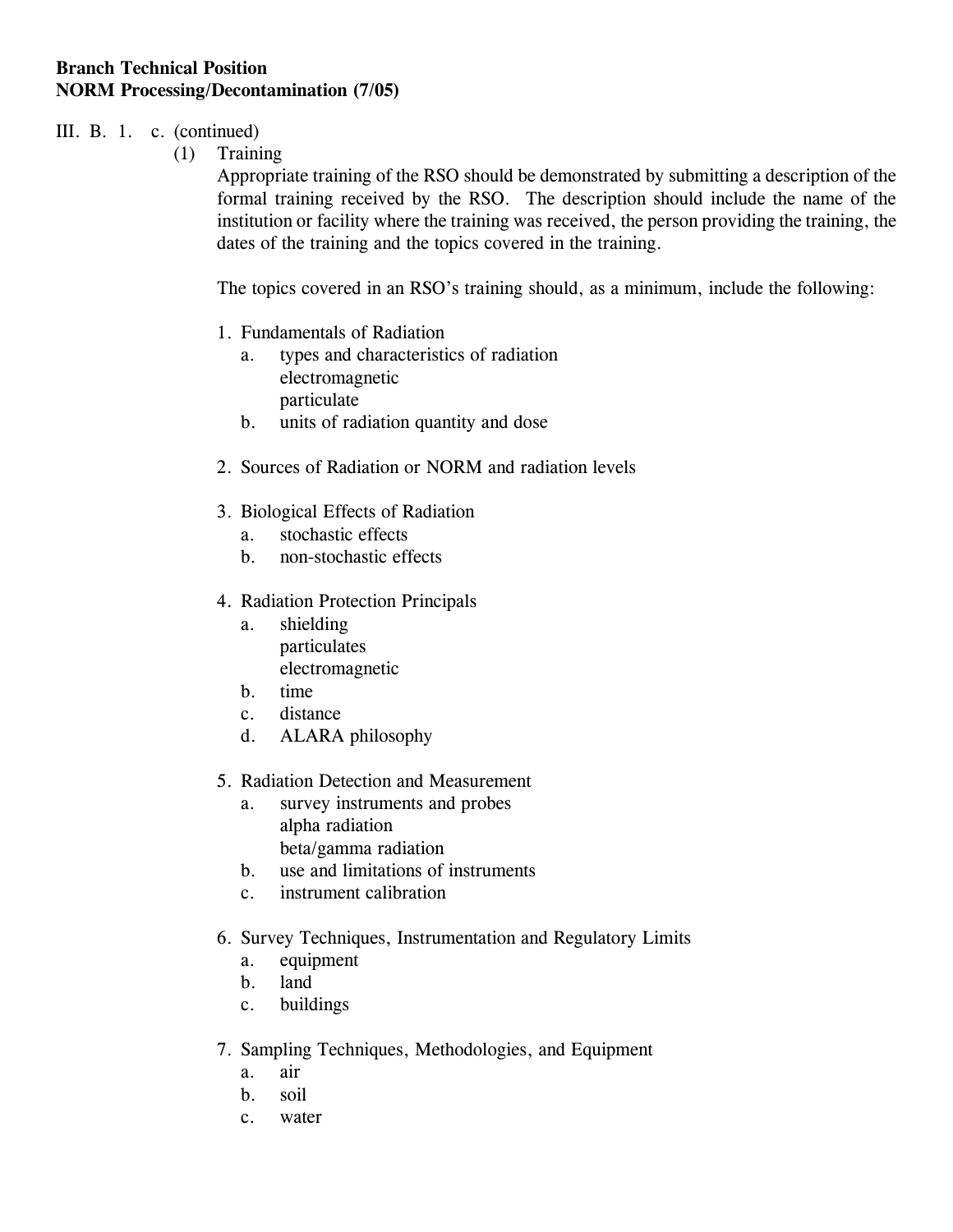- III. B. 1. c. (1) (continued)
	- 8. Analytical Methodologies and Equipment
		- a. air samples
		- b. soil samples
		- c. water samples
	- 9. Dose Assessment
		- a. external film badges thermoluminescent dosimeters pocket chambers
		- b. Internal air monitoring bioassays whole body counting
		- c. calculation of total effective dose equivalent (TEDE)

### 10. Regulatory Requirements

- a. Records instrument calibrations receipt, transfer and disposal dose assessments dose to general public surveys analytical results radiation protection program and review
- b. Postings
- c. Labeling
- d. Notice to workers
- e. Licensing requirements and restrictions
- f. Worker rights
- (2) Experience

 The experience of the proposed RSO should be presented in the form of a resume that indicates the name of the institution or company for which the proposed RSO worked, the dates of employment, the position or title held by the proposed RSO, and the duties and responsibilities of the proposed RSO.

#### 2. Users of Radioactive Material

The user is the person who engages in handling or processing NORM and NORM-contaminated materials or performs the decontamination activities. The ORSEP should clearly describe the following for each position involved with the use (i.e., handling of NORM or NORM-contaminated materials, processing of NORM, and/or decontamination of NORM-contaminated items) of radioactive materials: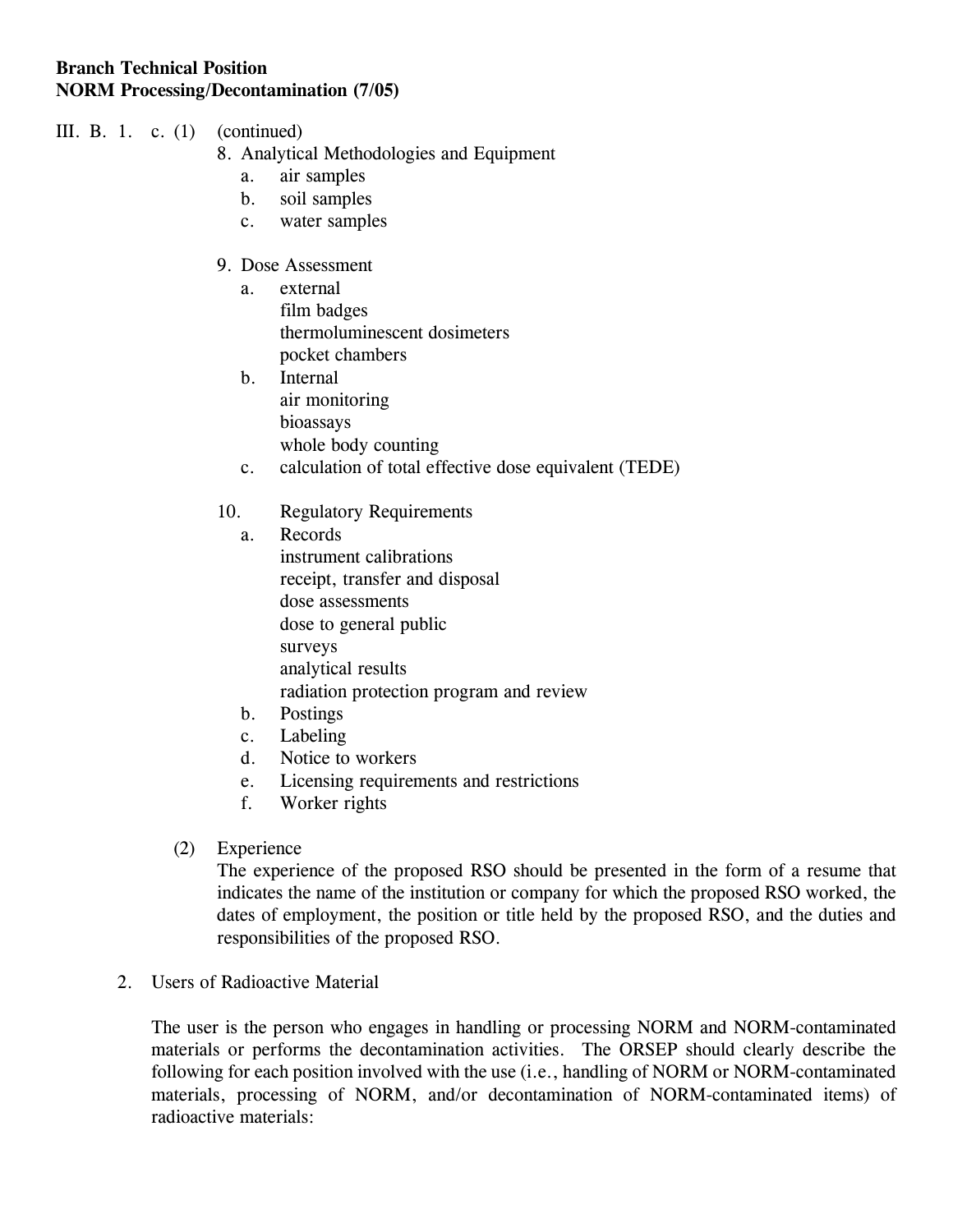- III. B. 2. (Users of Radioactive Material -continued)
	- a. duties
	- b. responsibilities
	- c. authorities

#### **Training**

 Users should have a minimum of 8 to 12 hours instruction in radiation safety. In addition, the person should have 4 to 6 hours practical experience in performing these activities. The instruction should, as a minimum, consist of the following topics:

- 1. Types of Radiation and Means of Detection
- 2. Sources of Radiation and NORM at the Job Site Including the storage, transfer, or use of sources of radiation in the workplace.
- 3. Biological Effects of Radiation Including the health protection problems associated with exposure to sources of radiation, in precautions or procedures to minimize exposure, and in the purposes and functions of protective devices employed.
- 4. Radiation Protection Principals
- 5. Licensee's Procedures
- 6. Locations of Postings
- 7. Worker Rights

 To request inspections and consult privately with agency inspectors without discrimination by the licensee pursuant to the provisions of 25 TAC §289.203.

Presence of a workers representative with an agency inspector during an inspection.

 Advised as to the radiation exposure reports that workers may request in accordance with subsection 25 TAC §289.203(d).

8. Worker Responsibilities

 To report promptly to the licensee any condition that may constitute, lead to, or cause a violation of agency requirements, license conditions, or unnecessary exposure to sources of radiation.

 Instructed in, and instructed to observe, to the extent within the worker's control, the applicable provisions of agency requirements and the license for the protection of personnel from exposures to sources of radiation occurring in the work area.

 Instructed in the appropriate response to warnings made in the event of any unusual occurrence or malfunction that may involve exposure to sources of radiation;

 Classroom training may be acquired through accredited colleges or universities or training courses accepted by the DSHS, the United States Nuclear Regulatory Commission (NRC) or another Agreement State. The applicant may provide this training, if the training program to be used by the applicant is acceptable to the THD. In order for the DSHS to make determination as to the acceptability of the training, the applicant should submit the following items to the DSHS:

 1. a detailed outline of each topic to be covered in the course, the amount of time spent on each topic should be included on the outline, a description of each demonstration, and a list of prerequisites of attendees;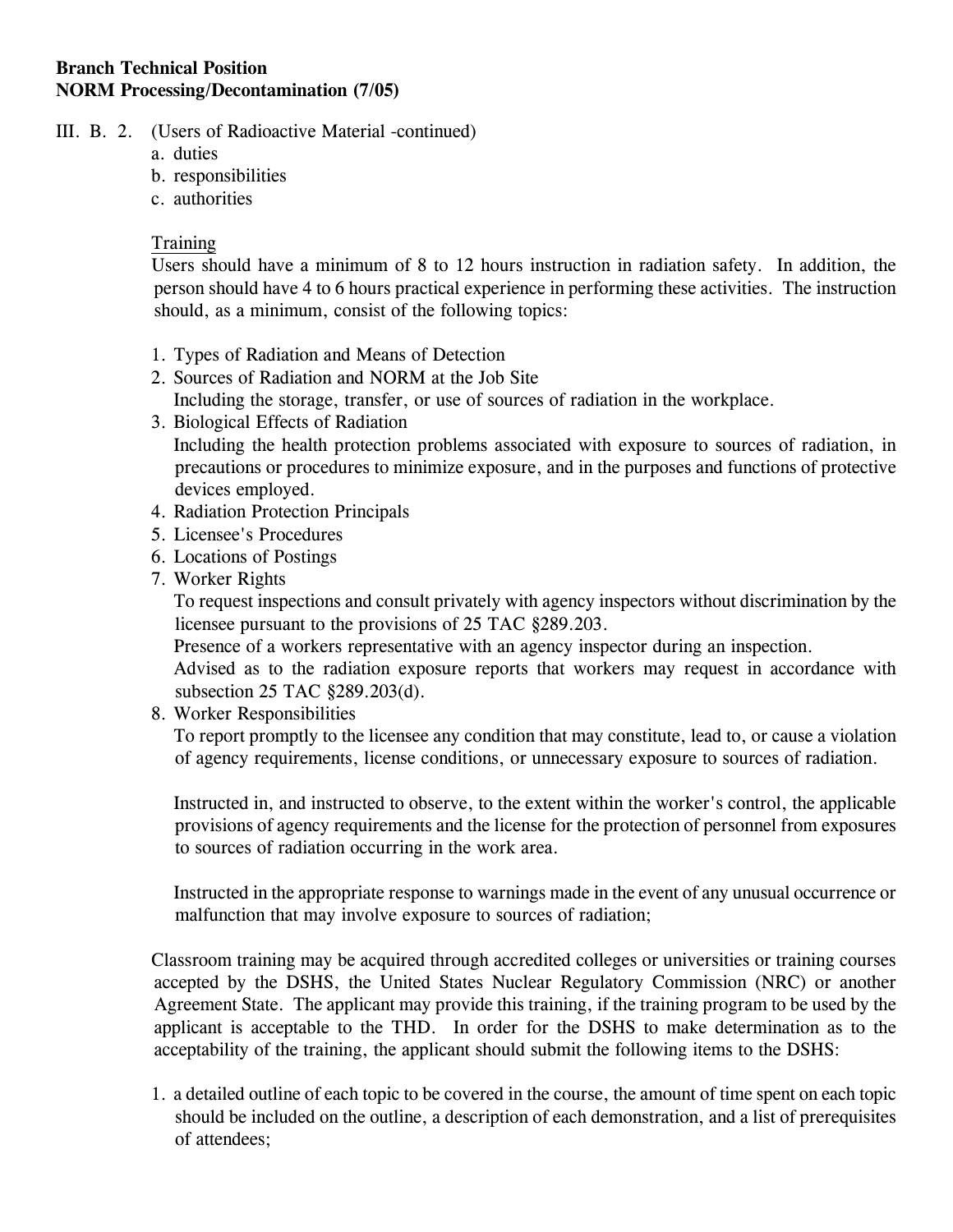#### III. B. 2. (Users training –continued)

- 2. a description of any equipment or visual aids to be used (these may include filmstrips, video tapes, movies, survey instruments, and contaminated material handling equipment);
- 3. a copy of any books, training manuals, and/or workbooks used in the course;
- 4. a resume for each instructor showing academic training (especially as applicable to radiation safety) and any teaching or training experience; and
- 5. a description as to how the students performance will be assessed and what will be considered acceptable performance.

### C. RESTRICTED AREA DESIGNATION AND ACCESS CONTROL

The ORSEP should describe the criteria that the licensee will use to define a restricted area and how access to the restricted area is controlled. A restricted area is any area to which entry is restricted for the purpose of controlling exposure to radiation. A restricted area may or may not coincide with a boundary established to ensure compliance with the dose limits for the general public. If the licensee uses radiation exposure or dose rates derived from a survey instrument as the means of establishing a restricted area, the ORSEP should specify the exposure or dose rate and either describe the instrument that is used to define the restricted area or make reference to where the instrument is described else where in the ORSEP.

This description should also include the following:

1. Signs/Postings

Describe the signs/postings that will be used to identify the restricted area. Additionally, indicate where the signs/postings will be positioned and located. Signs used to identify a restricted area are at the discretion of the licensee. However, the sign should be legible and clear as to intent.

2. Restraints

The method used to restrict access to the restricted area should be described. Access may be restricted by the use of physical barriers such as fencing or barricades, or it may be enforced by defining the boundary and empowering personnel to prohibit non-workers from crossing the boundary. In any event, the method of controlling access to the restricted area should be described.

#### D. DESIGNATION OF RADIATION AREAS

The ORSEP should describe what areas are designated radiation areas and how they receive this designation. Additionally, the ORSEP should describe the postings that are used to identify radiation areas. Postings of restricted areas should comport to the requirements specified in 25 TAC  $\S 289.202(aa)$ for the type of posting.

#### E. MONITORING TO DETERMINE COMPLIANCE WITH OCCUPATIONAL DOSE LIMITS

25 TAC  $\S 289.202(q)$  requires the licensee to monitor exposures from sources of radiation in accordance with the requirements of 25 TAC  $\S$  289.202(q)(1) and (2). 25 TAC  $\S$  289.202(q)(1) and (2) requires monitoring only if it is likely that a person will exceed 10% of the specified dose limits.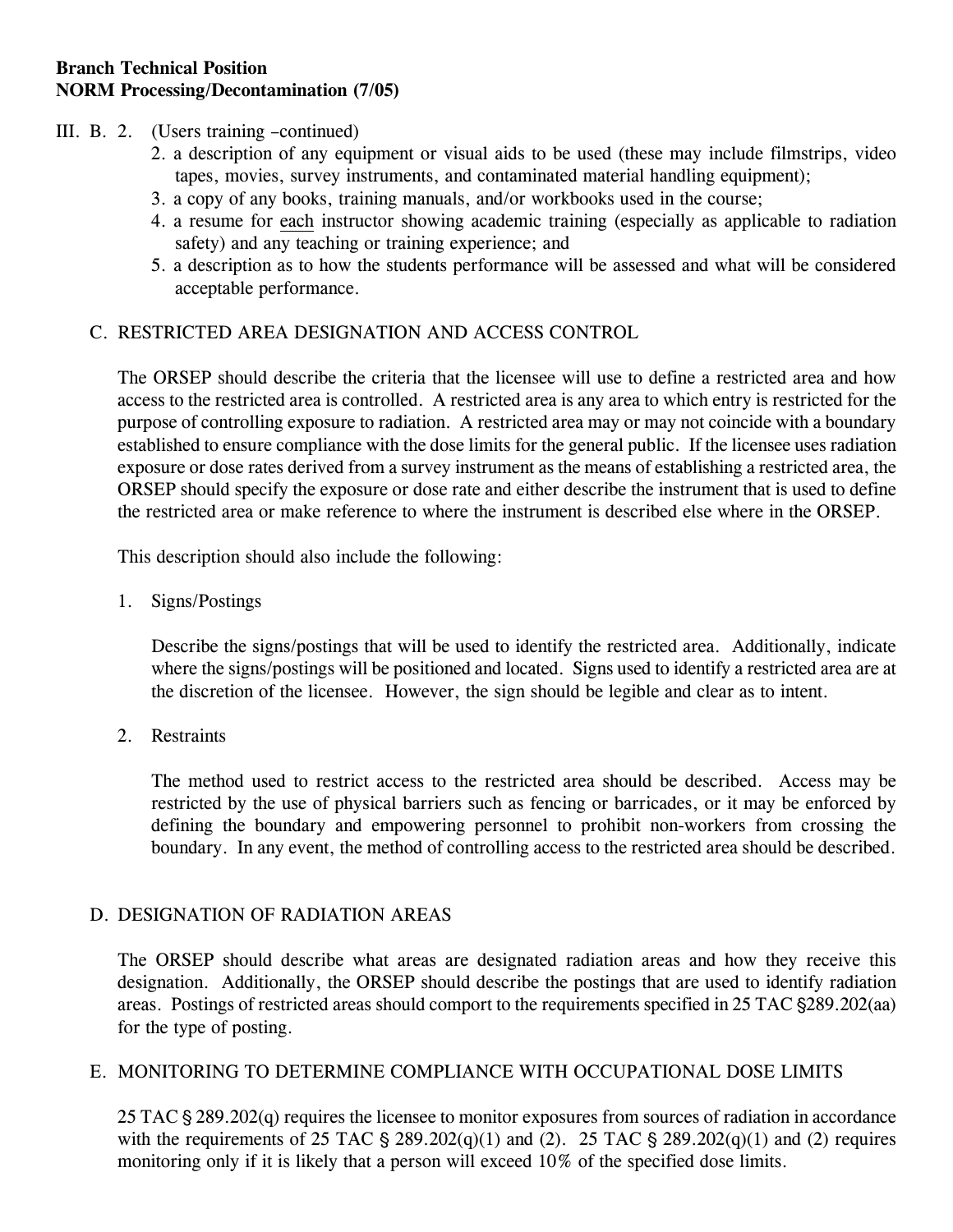#### III. E. (continued)

If the applicant/licensee determines that it is unlikely that 10% of the dose limit will be exceeded, then procedures for monitoring do not need to be provided. However, the applicant should provide justification to substantiate this decision. Justification would include dose measurements made under identical circumstances (i.e., same type of material, same NORM concentration, same quantity, same use procedure) or calculations of dose.

If it is determined that it is likely that 10% of the dose limits will be exceeded, monitoring in accordance with the requirements of 25 TAC  $\S$ 289.202(q)(1) may entail the use of individual monitoring devices, or if the applicant/licensee can demonstrate that the radiation fields can be readily determined by measurement with a survey instrument and a calculation made to determine dose, then the use of individual monitoring devices may not be necessary. Additionally, the monitoring requirement specified under 25 TAC  $\S 289.202(q)(2)$  may be dismissed if the applicant/licensee can adequately demonstrate that workers will not be exposed or subject to loose radioactive materials. An adequate demonstration would be a commitment to handling only material that is securely packaged or containerized to preclude the release of loose material and assurance that workers will not engage in the handling of material should the integrity of the package or container be compromised.

If it is determined that the licensee is required to provide individual monitoring devices and/or to monitor the occupational intake of radioactive material, you will need to determine what method or methods you will use to assess the uptake of radionuclides, and subsequently the committed effective dose equivalent. Per 25 TAC  $\S 289.202(i)(1)$  monitoring for internal dose may be done by measurement of the quantities of radionuclides in or excreted from the body, or a combination of those and/or air concentrations. Therefore, if you choose, you may elect to use any one or any combination of the methodologies below. Whichever method or methods you elect to use, the procedures should address the following items:

- 1. External Dose Individual Monitoring Devices
	- a. Specify the type of monitoring device used (e.g., film badge, thermoluminescent dosimeters, etc.).
	- b. Specify the exchange frequency for the monitoring device.
	- c. Specify the monitoring device provider (either identify the provider of the dosimetry service or commit to using a provider that is accredited by the National Voluntary Laboratory Accreditation Program).
	- d. Provide the instructions for use of the monitoring device, addressing at least the following items:
		- (1) Describe the assignment of a monitoring device. Each device should be assigned to one and only one person during the devices period of issuance.
		- (2) Describe when the monitoring device will be used.
		- (3) Describe where and how the monitoring device will be worn on the person using the device.
		- (4) Describe where the monitoring devices will be stored when not in use. It should be specified that the monitoring devices will be stored in an area determined to be low background.
	- e. Specify who will be provided individual monitoring devices or make a commitment to use a provider who is a participant in the National Voluntary Laboratory Accreditation Program (NVLAP).
	- f. Specify where the records of the results of the individual monitoring devices will be retained for inspection by the DSHS.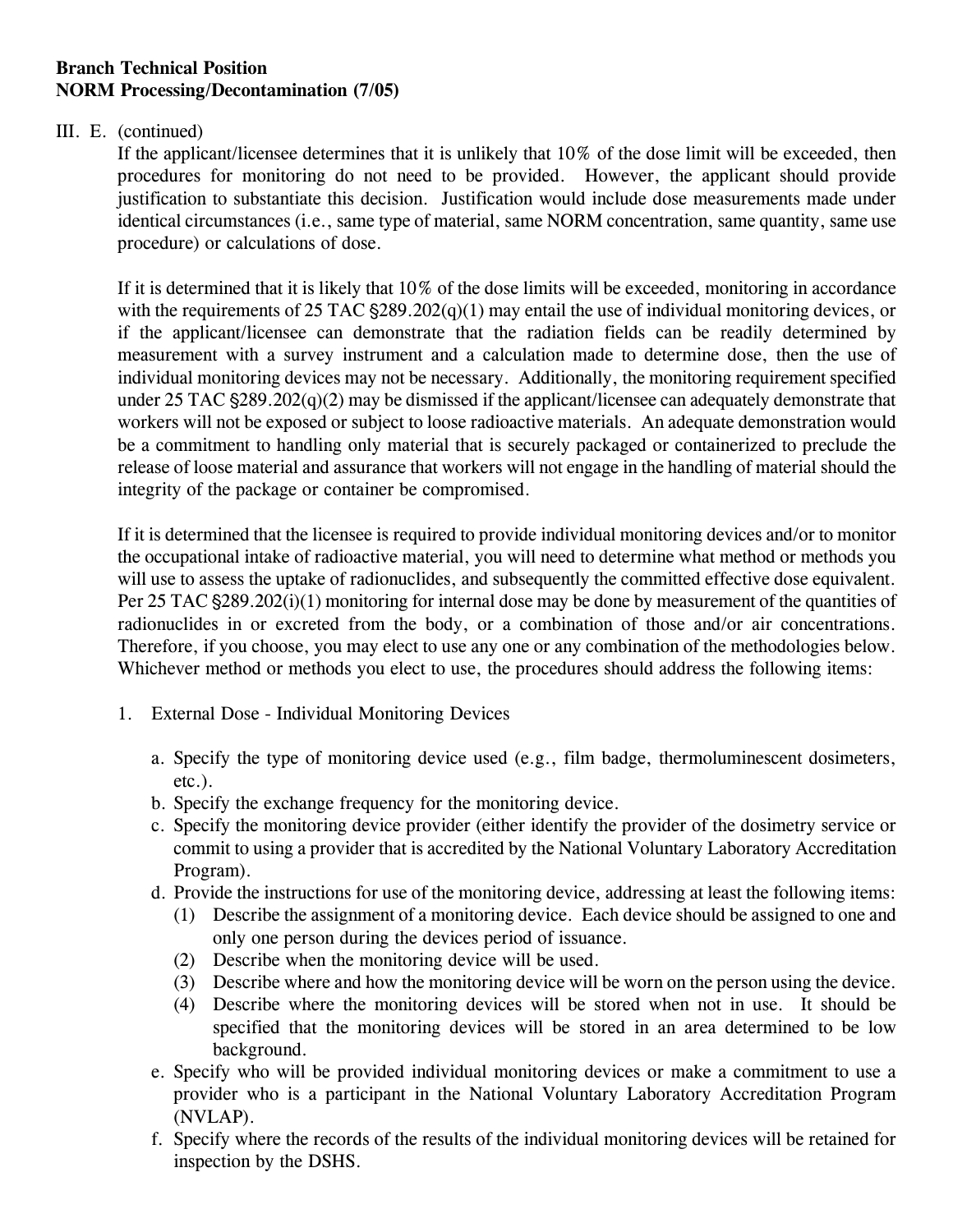#### III. E. (continued)

2. Quantities of radionuclides in the body or quantities of radionuclides excreted from the body (bioassays).

The type of analysis will be dependent on the radionuclide(s) of concern. For example, if the radionuclide of concern is radium-226, then the type of analysis selected should be appropriate for detecting that radionuclide in the body or that radionuclide in material excreted from the body. Include in this section a discussion or justification for the selection of the particular assay used. American National Standard HPS N13.30-1996 (Performance Criteria for Radiobioassay) and National Council on Radiation Protection and Measurement Report No. 65 (Management of Persons Accidentally Contaminated with Radionuclides) are appropriate references for selection of assay methodologies for the particular radionuclide of interest. In addition, the following should be addressed in the procedures for a description of the bioassay program:

- a. Specify the type of analysis (e.g., whole body count, radon breath analysis, urinalysis, etc.) that will be conducted,
- b. Specify who participates in the analysis program.
- c. Specify the use of a baseline determination and when the baseline determination is made.
- d. Specify the frequency of conducting the analysis.
- e. Specify the analysis provider. If the applicant/licensee will be performing the analysis, describe the equipment to be used in the analysis and specify the procedures employed in the analysis. If the applicant/licensee will use an analytical service provider, provide the criteria required of the service provider.
- f. For assays of quantities of radionuclides excreted from the body, specify the type of sample collected (e.g., urine, feces, etc.) and describe the instructions provided for collection of the sample. The instructions on sample collection should also include the time of collection following suspected uptake.
- g. Specify the information that will be recorded to document the conduct of the bioassay and the retention of such records for review by the DSHS.
- h. Specify the methodology used to interpret the data derived from the assay procedures and the use of that data in determining a dose. If the applicant/licensee will use a qualified dosimetrist acceptable to the DSHS to evaluate and interpret the assay data and determine a dose, this should be so stated in the procedures.
- 3. Concentration of radioactive material in air in work areas (occupational air monitoring)

The determination of concentration of radioactive material in the air is one method specified under 25 TAC  $\frac{289.202(i)}{i}$  for the purpose of determining compliance with the occupational dose equivalent limits. In developing an appropriate air-sampling program NUREG-1400 (Air Sampling in the Workplace) may be consulted. NUREG-1400 is a technical resource and is not to be used as a regulatory compliance document.

- a. Specify when occupational air monitoring will be conducted. The procedures should specify the times or situations when air monitoring is conducted.
- b. Specify where occupational air monitoring will be conducted. The procedures should specify where air-monitoring devices would be located for collection of the sample.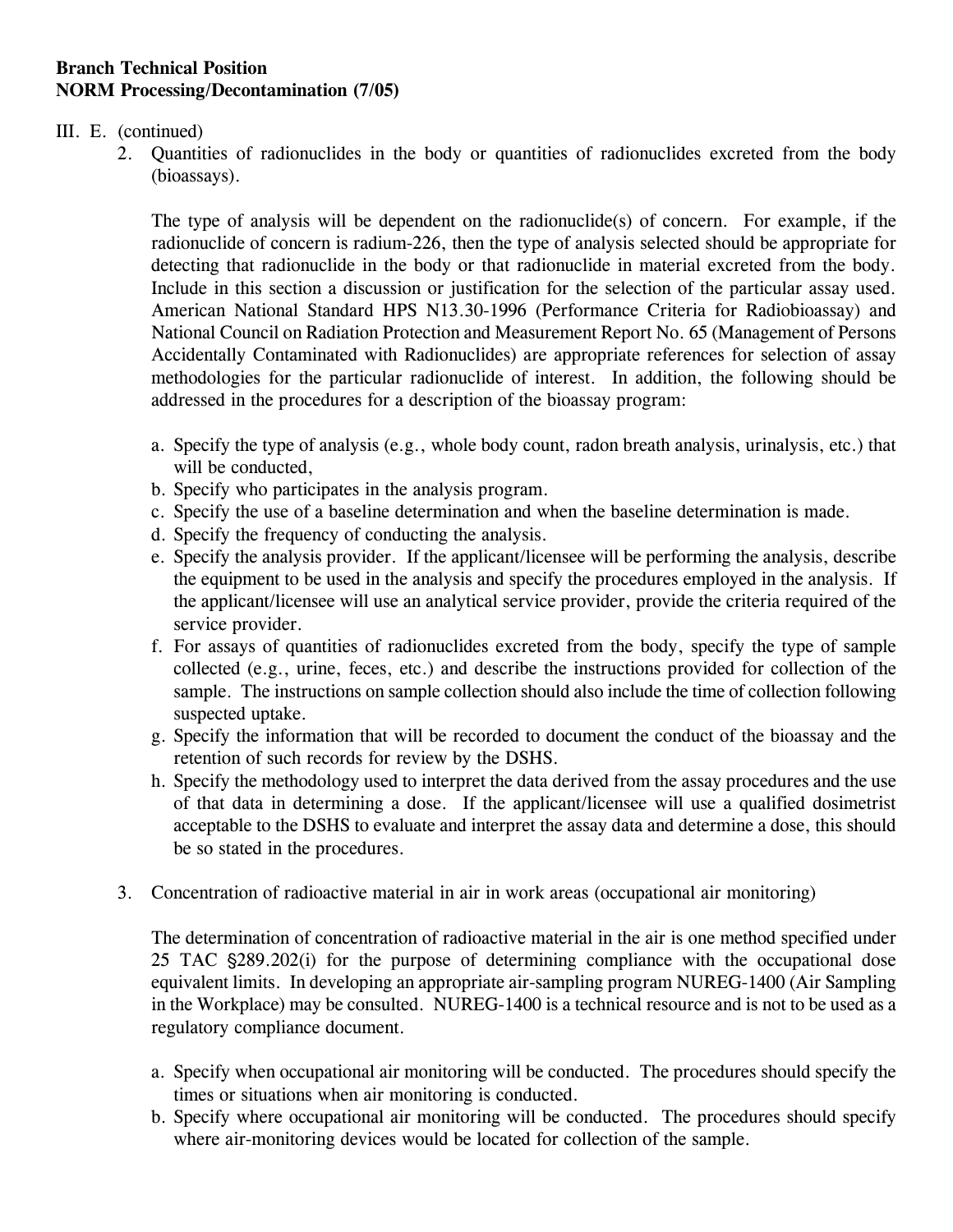### III. E. 3. (continued)

- c. Specify the monitoring method or type of air sampler, including the type and specifications of the filter (i.e., filter medium, diameter, pore size, face velocity, etc.). The procedures should specify the type of air monitoring/sampling conducted and the type of equipment used.
- d. Provide the instructions for use of the air sampler. The procedures should provide instructions sufficiently detailed for the persons responsible for conducting the air monitoring to operate the air monitoring equipment.
- e. Provide the procedure for handling of the sample. The procedures should describe the protocol for handling and transfer of the samples.
- f. Describe the method used to analyze the sample or provide the name of the analytical service provider. The procedures should describe the analytical procedure and the type of equipment used in analyzing the air samples or indicate who will analyze the samples and specify the lower limit of detection that will be employed.
- g. Describe the information that will be recorded to document the air sample results. The procedures should specify the information that will be recorded to document the collection and analysis of an air sample. The information should consist of, as a minimum, the following: the date of collection, start and stop time of the sampler, flow rate of the air sampler, job site, location at job site, identity of person collecting the sample, date of analysis of sample, identity of person analyzing the sample, and calculations for determining concentration.
- h. An example of the report form should also be included in the ORSEP.

### F. SURVEYS

The ORSEP should identify the surveys that will be performed and described the particulars involved with the performance of the surveys. As a minimum, the surveys and the descriptions of their performance should include the following:

#### 1. Personnel

Procedures describing the surveying of personnel should, as a minimum, contain the following:

- a. Specify when and where (frequency and location) surveys of personnel are conducted. As a minimum, personnel surveys should be conducted when persons leave the restricted area.
- b. Specify the appropriate type of instrument and probe to use in performing the survey.
- c. Describe what a person surveys and how the survey is conducted, including how the detection portion of the instrument is held and its distance from the surface of the person being surveyed.
- d. Specify what readings will be considered as satisfactory for indicating an acceptable level of contamination and what levels will indicate that decontamination efforts should be employed.
- e. Describe what information will be recorded to document the survey; as a minimum, date, identify of person surveyed and performing survey, unique identification of instrument, and results.

#### 2. Area

Regulatory Guide 5.10 (Guidelines for Conducting Close Out Surveys of Open Lands and Requesting Release for Unrestricted Use) may be consulted for developing survey procedures of open lands. The procedures describing the surveys of areas should include, as a minimum, the following items: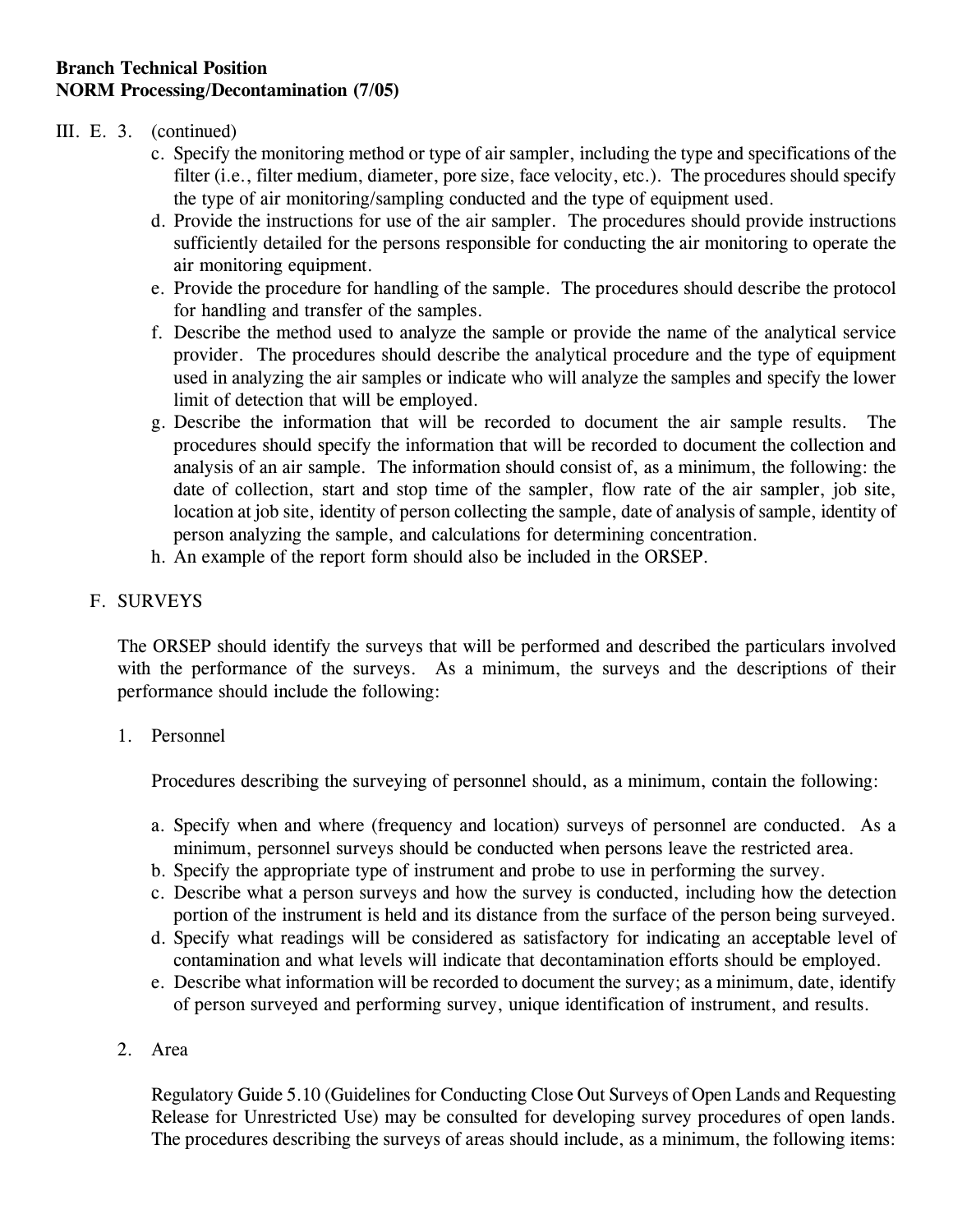#### III. F. 2. (Area -continued)

- a. Specify which areas are subject to surveys. Area surveys could involve only that area where the applicant/licensee engages in storage of NORM if the NORM is packaged or containerized. However, if the NORM will be loose at any time, then other areas where NORM workers go from the storage area should be included in the area survey program.
- b. Specify how often or when specific areas will be surveyed.
- c. Describe the method for conducting surveys of an area. The description should provide a systematic method for surveying the area of interest, using as a minimum 10 by 10 meter grids, use of the survey instruments (e.g., position of detector with respect to area being surveyed), and method for recording results.
- d. Specify the appropriate type of instrument and probe combination to use in performing the survey.
- e. Specify the limits appropriate for indicating release to unrestricted use, or a reference to the portion of the procedures where the limits are specified.
- f. Describe the information that will be recorded to document the survey; as a minimum, date, identity of area surveyed, identity of person performing survey, unique identification of instrument used, and results.
- 3. Equipment

Procedures describing the surveys of equipment should include, as a minimum, the following items:

- a. Describe the area where surveys are conducted to determine whether or not an item of equipment meets limits for release to unrestricted use. The location where these surveys are conducted should be away from areas or items that could contribute to the survey readings of the item being surveyed. The procedures should describe how such a location is selected and maintained free from interference.
- b. Specify the appropriate survey instrument or combination of meter and probe for conducting surveys of equipment items.
- c. Describe the method for using the survey instrument to survey the equipment items, or refer the reader to the portion of the procedures that contains the appropriate instructions.
- d. Specify the limits for determining if an item of equipment meets the standards for release to unrestricted use, or refer to the portion of the procedures where the limits are specified.
- e. Specify the information that is recorded to document the survey. As a minimum, the record should contain the following information: date, item surveyed, person performing survey, unique identification of survey instrument used, and results.
- 4. Facilities

The ORSEP should contain procedures describing the surveys performed at the facility. The procedures should include, as a minimum, the following items:

- a. Specify when and where surveys of facilities are conducted (e.g., upon departure from a job site, in the course of a job involved with decontaminating a customer's facility, routine surveys at permanent facility where decontamination or processing is conducted, etc.).
- b. Specify the appropriate type of instrument and probe combination to use in performing the survey.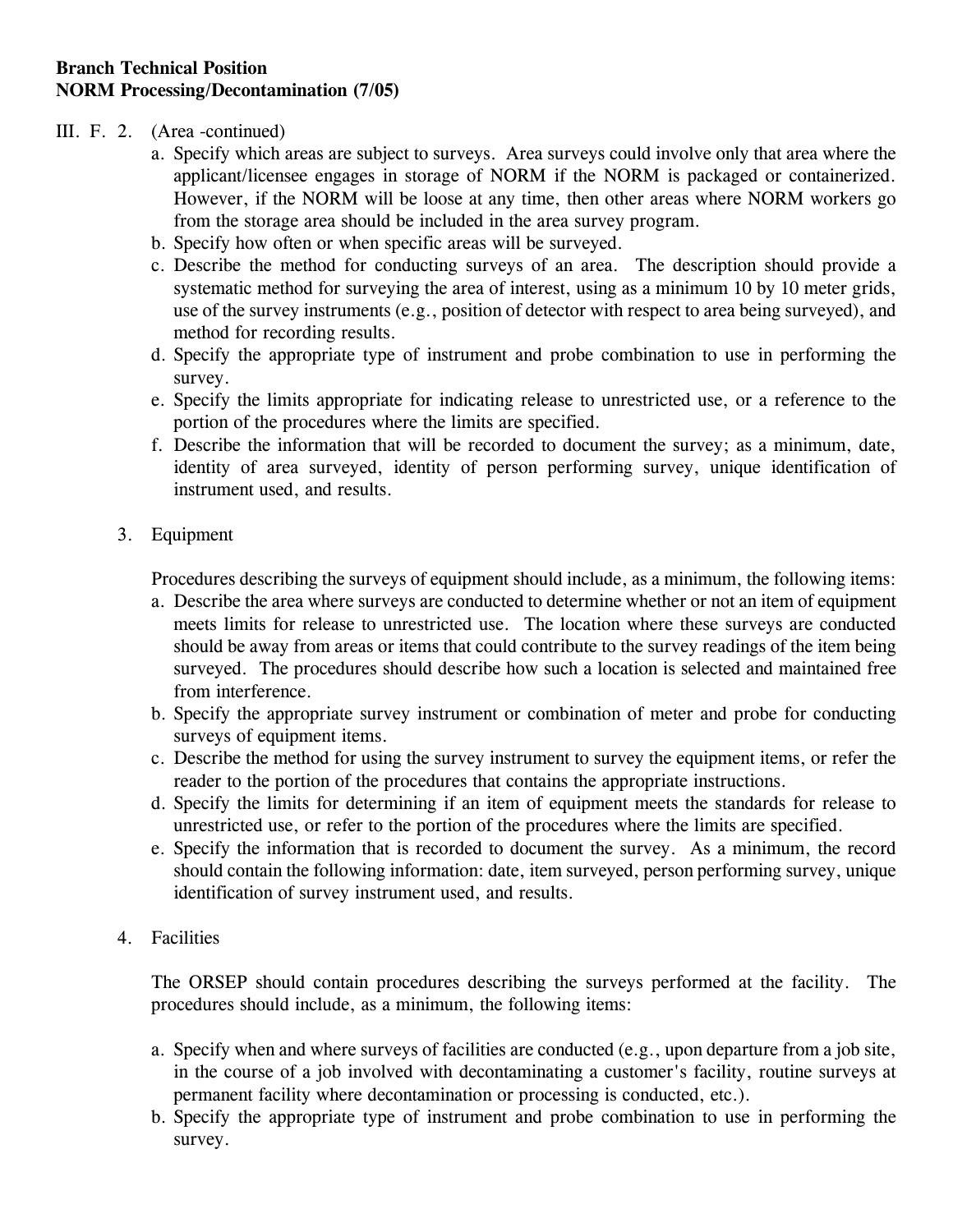#### III. F. 4. (Facilities -continued)

- c. Describe how a person conducts a survey of a facility (e.g., griding off the floor and walls of the facility, including specifying the size of the grids), recording survey readings at grid intersection points, and surveying facility features such as sinks, wash rooms, etc., and, how the survey instruments are used in conducting the surveys.
- d. Specify the limits that will indicate an acceptable level of contamination for release to unrestricted use, or refer to the section of the procedures where such limits are specified.
- e. Specify the information that is recorded to document the survey; as a minimum, date, identity of facility and portion of the facility surveyed, person(s) performing surveys, unique identification of instrument, and results.
- 5. Background Determination

If background levels of radiation will be used as a basis for established limits for release to unrestricted use, the ORSEP should describe the method for determining background. As a minimum, the description of the background determination method should address the following:

- a. Specify the type of instrument(s) to be used in determining background. As a rule, the same type instrument used in making radiation measurements should be used to determine background radiation levels.
- b. Identify the location where background determinations are made or if locations change, describe how a particular location is selected to make the background determination.
- c. Specify when background determinations are made. As a rule, background determinations are made at each job site prior to initiating decontamination activities.
- d. As a minimum, specify the documentation of the background determination should consist of the date, location where the determination was made, person making the determination, unique identification of the instrument used, and the results.

## G. SURVEY/RADIATION DETECTION INSTRUMENTATION

The ORSEP should contain, as a minimum, the following information regarding the survey/radiation detection instruments available for use:

1. Type of Instrument

The ORSEP can either specifically identify the types of instruments available by manufacturer and model number, for both meter and probe, or specify the capabilities of the instruments used. Those specifications of the instrument capabilities should include the following:

- a. Types of radiation detected
- b. Response range of instrument (minimum of 1 to 500 microroentgens)
- 2. Calibration Frequency

The ORSEP should specify the frequency at which the survey instruments are calibrated. As a minimum, survey instruments should be calibrated at intervals not to exceed twelve months or when the instrument is repaired, which ever occurs first.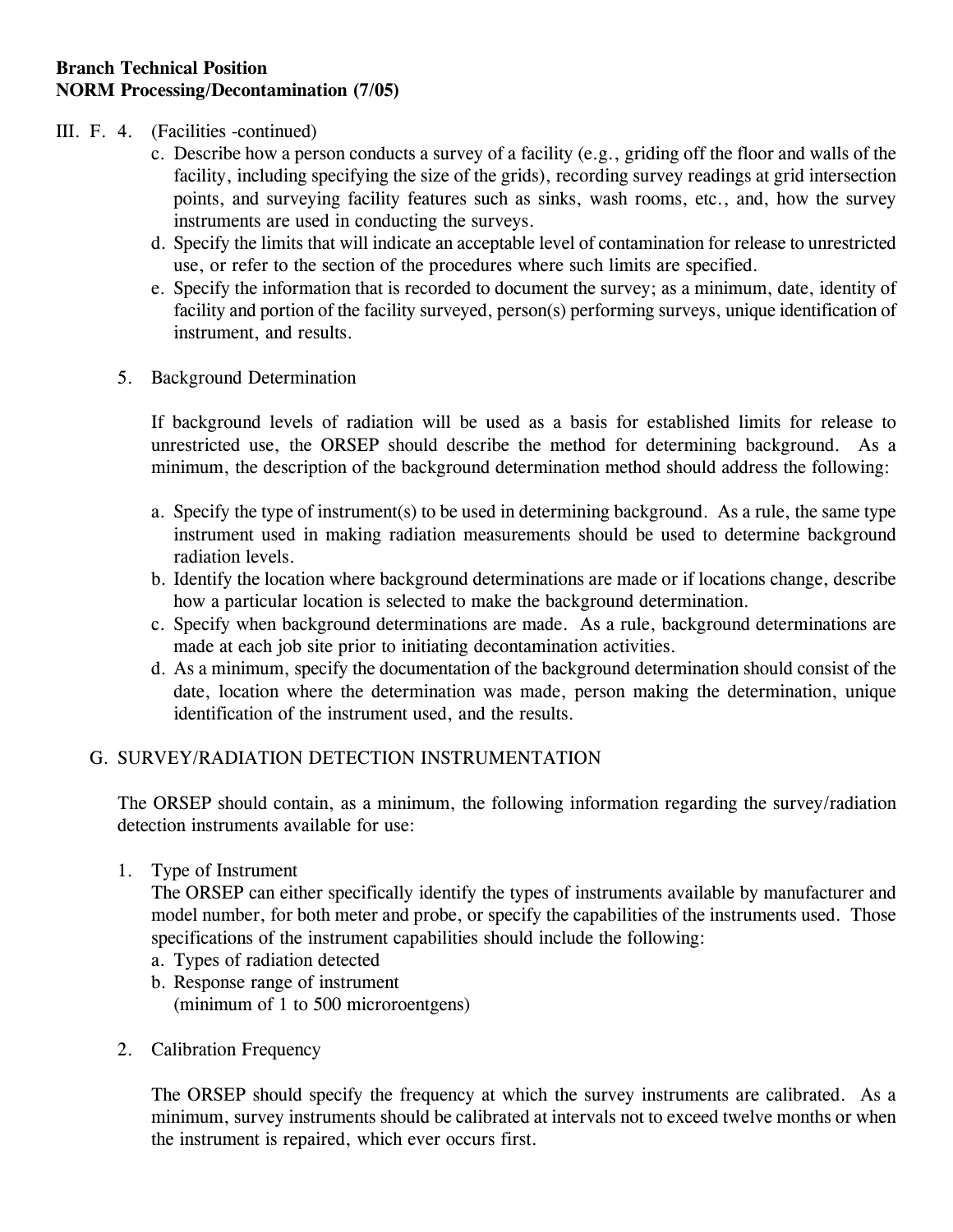#### III. G. (continued)

3. Calibration Service Provider

The ORSEP should either specify the person or persons (i.e., persons specifically licensed to perform instrument calibrations) who will be employed to calibrate the survey instruments, or commit to using only persons licensed by the Agency, the United States Nuclear Regulatory Commission or an Agreement State to perform instrument calibrations.

4. Instructions On Use

The ORSEP should describe the situations appropriate for use of the specific instruments and contain detailed instructions on the proper manner for use of a particular meter and probe combination.

### H. MONITORING TO DETERMINE COMPLIANCE WITH THE GENERAL PUBLIC DOSE LIMITS

The applicant/licensee must implement a program to demonstrate that members of the general public do not receive a dose in excess of the limits prescribed in  $25$  TAC  $\S$   $289.202(n)$  as a result of the licensee's activities. In accordance with  $25 \text{ TAC } \frac{6}{5} \cdot 289.202(0)$ , the licensee is required to make or cause to be made surveys of radiation levels in unrestricted areas and radioactive materials in effluents released to unrestricted areas to demonstrate compliance with the dose limits.

- 1. To address the external component of the dose to the general public, the procedures should describe the surveys or measurements (e.g., posting boundary of restricted area with TLDs) that are made to determine radiation levels in unrestricted areas for the purpose of demonstrating compliance with the dose limits to the general public. This description should include where the surveys are made, when they are made, and the instrument(s) used to make the surveys, or in the case of TLD, where and when they are posted, processed and who provides the service.
- 2. To address the internal component of the dose to the general public, the procedures should describe the sampling and analysis of air or liquid samples obtained from such fluids released from the site where radioactive material are used. The following should be addressed in the procedures:
	- a. Air Monitoring

Air monitoring should be conducted at least at the restricted area boundary to assess the concentration of airborne radionuclides entering unrestricted areas where members of the general public could be present. The applicant/licensee's procedures should describe an air monitoring program which addresses the following areas:

- (1) Specify the times or situations when air monitoring is conducted.
- (2) Specify where air monitoring devices will be located for each type of monitoring method. The procedures should also indicate that the wind direction will be determined and recorded each day for each job site and the air monitoring device located at the downwind side of the operations (usually at the restricted area boundary). If a wind direction change should occur, that should also be recorded, and the air monitoring device's location changed accordingly. The procedures should further specify that the location of the air monitoring device will be recorded for each job site.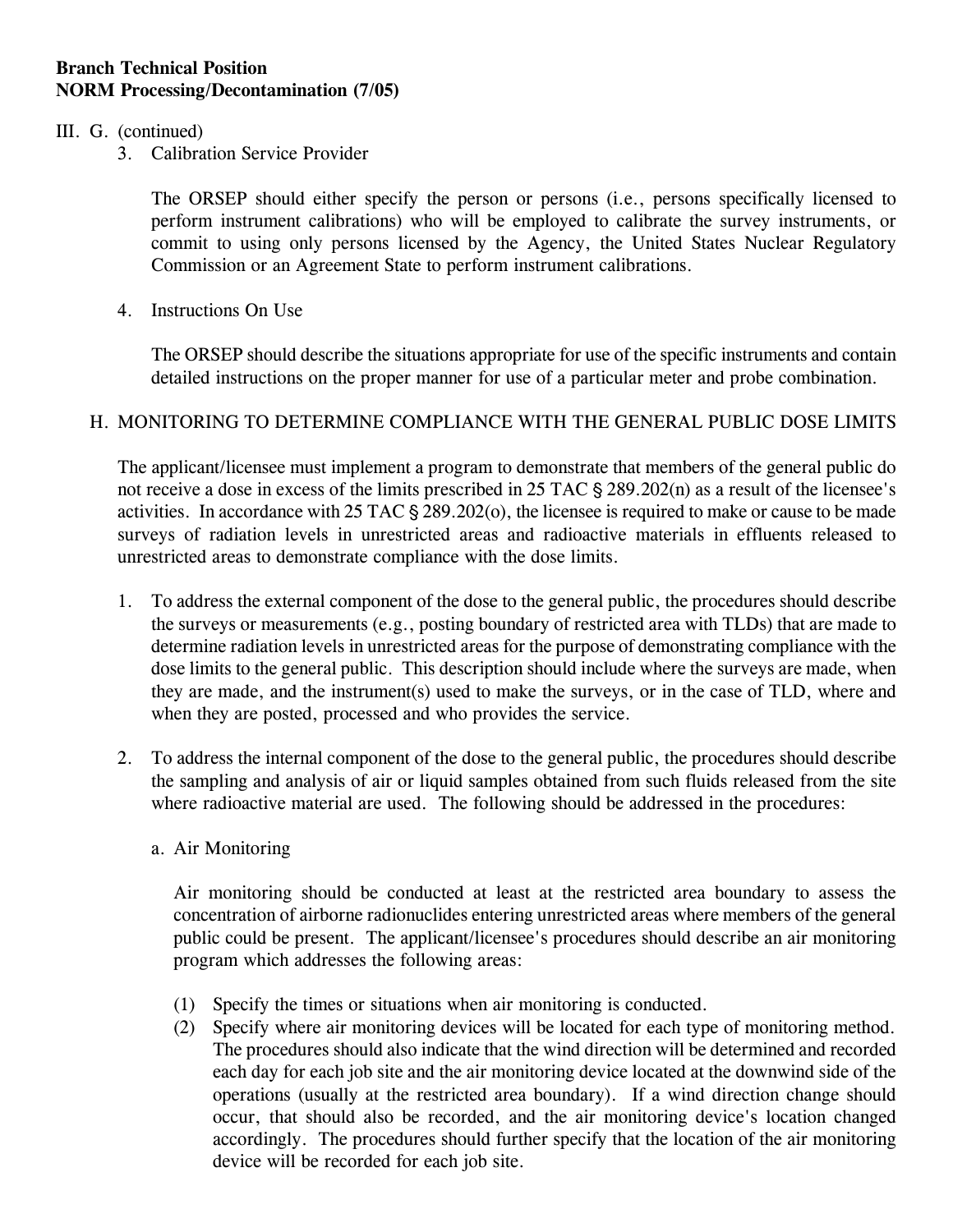### III. H. 2. a. (continued)

- (3) Specify the type of air monitoring/sampling conducted and the type of equipment used.
- (4) Provide instructions sufficiently detailed for the persons responsible for conducting the air monitoring to operate the air monitoring equipment.
- (5) Describe the protocol for handling and transfer of the samples. This should indicate the use of an appropriate container for the sample and a means of uniquely identifying the sample.
- (6) Describe the analytical procedure and the type of equipment used in analyzing the air samples or indicate who will analyze the samples and specify the lower limit of detection that will be employed. As a minimum, the lower limits of detection should be one-tenth, or less, of the value to which compliance is to be demonstrated. As an example, if gross alpha counts are being used to demonstrate compliance with the limits specified at 25 TAC  $\frac{1}{5}$ 289.202(o)(2)(B)(i), that is,  $1 \text{ X } 10^{-15} \mu \text{Ci/ml}$ , then the lower limit of detection should be 1 X  $10^{-16}$  µCi/ml or less.
- (7) Specify the limits that will be indicative of an airborne contamination problem and the actions that will be taken.
- (8) Specify the information that will be recorded to document the collection and analysis of an air sample. The information should consist of, as a minimum, the following: the date of collection, start and stop time of the sampler, flow rate of the air sampler, job site, location at job site, identity of person collecting the sample, date of analysis of sample, identity of person analyzing the sample, and calculations for determining concentration. An example of the report form should also be included in the ORSEP.
- b. Liquid Monitoring

The ORSEP should contain procedures describing the method(s) for determining that any liquids released from the facility to unrestricted areas meets the standards for release to unrestricted use. As a minimum, the liquid monitoring program should include the following items:

- (1) Specify the times or situation when liquid monitoring is conducted.
- (2) Describe the method for collecting, handling, and transferring a liquid sample.
- (3) Describe the analytical methodology and the type of equipment used in analyzing the liquid samples or indicate who will analyze the samples and specify the lower limit of detection that will be employed.
- (4) Specify the limits that will be indicative of liquids unsuitable for release to unrestricted use or areas.
- (5) Specify the information that will be recorded to document the collection and analysis of a liquid sample. That information should consist of, as a minimum, the following: the date of collection, identity of person collecting the sample, identity of sample (i.e., date and location of collection), job site, identity of person analyzing the sample, and calculations (including formula used) for determining concentration. An example of the report form should also be included in the ORSEP.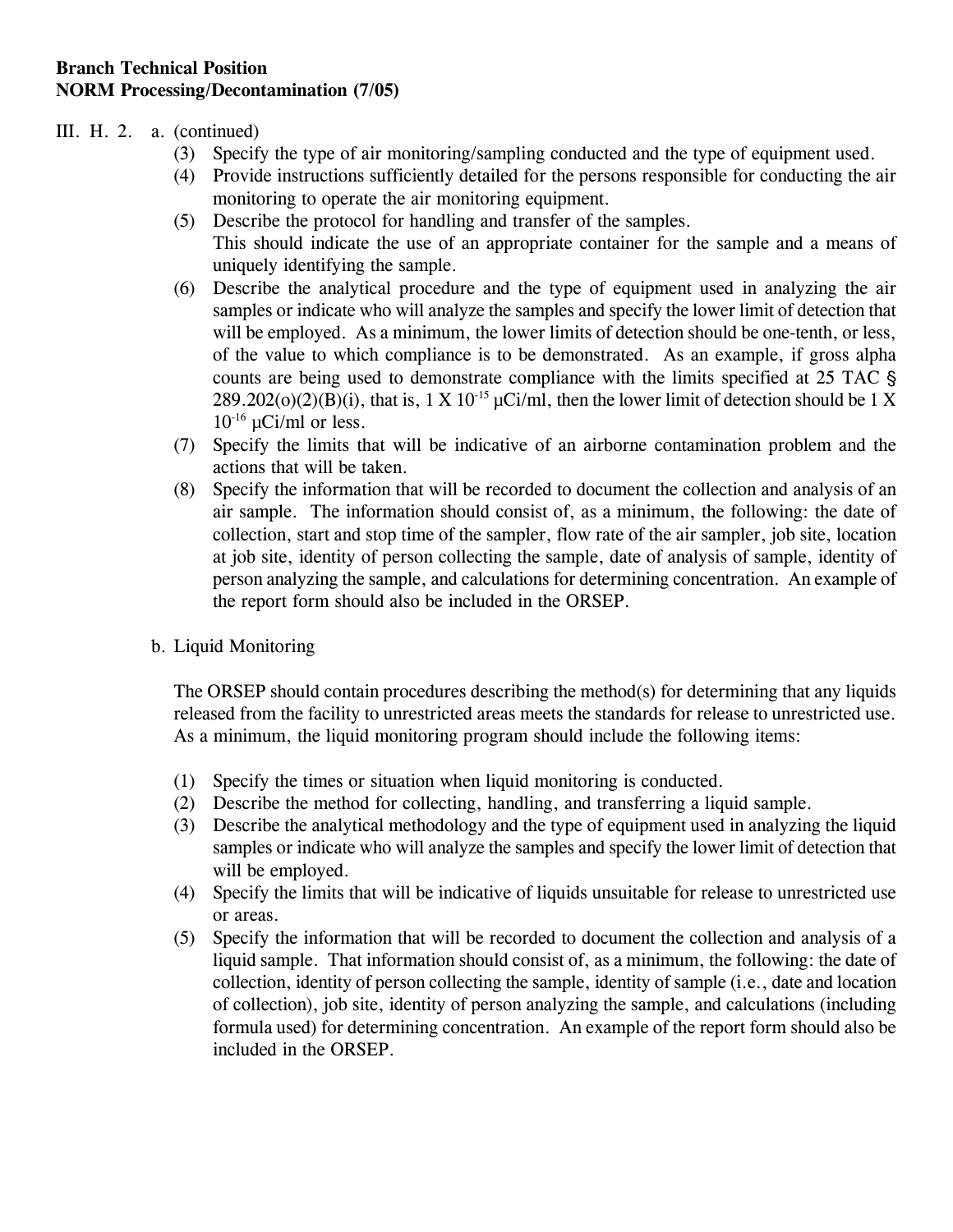#### III. (continued)

I. SOIL MONITORING

The ORSEP should describe how the licensee would verify that the soil where decontamination or processing operations are conducted at the customer's site has not been contaminated as a result of the decontamination activities or has been successfully decontaminated and meets the appropriate limits for release to unrestricted use. The procedures should contain, as a minimum, the following items:

- 1. Specify when soil samples should be collected.
- 2. Describe how the location for the collection of the soil sample(s) is selected.
- 3. Describe the protocol for obtaining the soil sample (e.g., equipment used, depth to which sample is taken, size of sample, sample container and identification, etc.).
- 4. Describe the protocol for sample identification and transfer to other persons.
- 5. Describe the equipment and methodology used in analyzing the soil samples, or identify the provider of the analytical service, and specify the lower limits of detection employed.
- 6. Specify the limits appropriate for release of the area to unrestricted use or for engaging in soil decontamination or remediation efforts.
- 7. Specify the information that is recorded to document the analysis of soil samples. That information should include, as a minimum, the following: date of collection, job site, location where collected, location at job site, identity of person collecting the sample, date of analysis of sample, identity of person analyzing the sample, and calculations (including formula used) for determining concentration. A copy of the report form should also be included in the ORSEP.

## J. RESPIRATORY PROTECTION

If no credit will be taken for the protection from inhalation of radionuclides afforded by the use of respirators, then this section should not be addressed in the application. A statement that respirators will be used, but not taking credit for the protection afforded by the use of respirators will only confuse matters. However, if credit is taken for any protection afforded by the use of respirators, the elements specified in 25 TAC  $\frac{289.202(x)}{1}$  should be described and discussed in the procedures. Those elements include the following: air sampling to identify the hazard; selection of respirators; estimates of exposure; surveys and bioassays to evaluate actual intakes; testing of respirators; procedures for selection, fitting, issuance, maintenance, and testing of respirators for operatibility; supervision and training of personnel; and recordkeeping; and a written policy statement that includes the use of process or other engineering controls instead of respirators, the routine, nonroutine and emergency use of respirators, and the length of periods of respirator use and relief from respirator use. Specific guidance on information that should be provided for each of those elements may be obtained from NRC's NUREG-0041.

## K. RECEIPT PROCEDURES

If all activities are conducted at the customer's site and any NORM waste generated will be left with the customer then procedures for the receipt of radioactive material do not need to be addressed. However, if radioactive materials are received from other persons and possession is taken, the following items should be addressed in the ORSEP: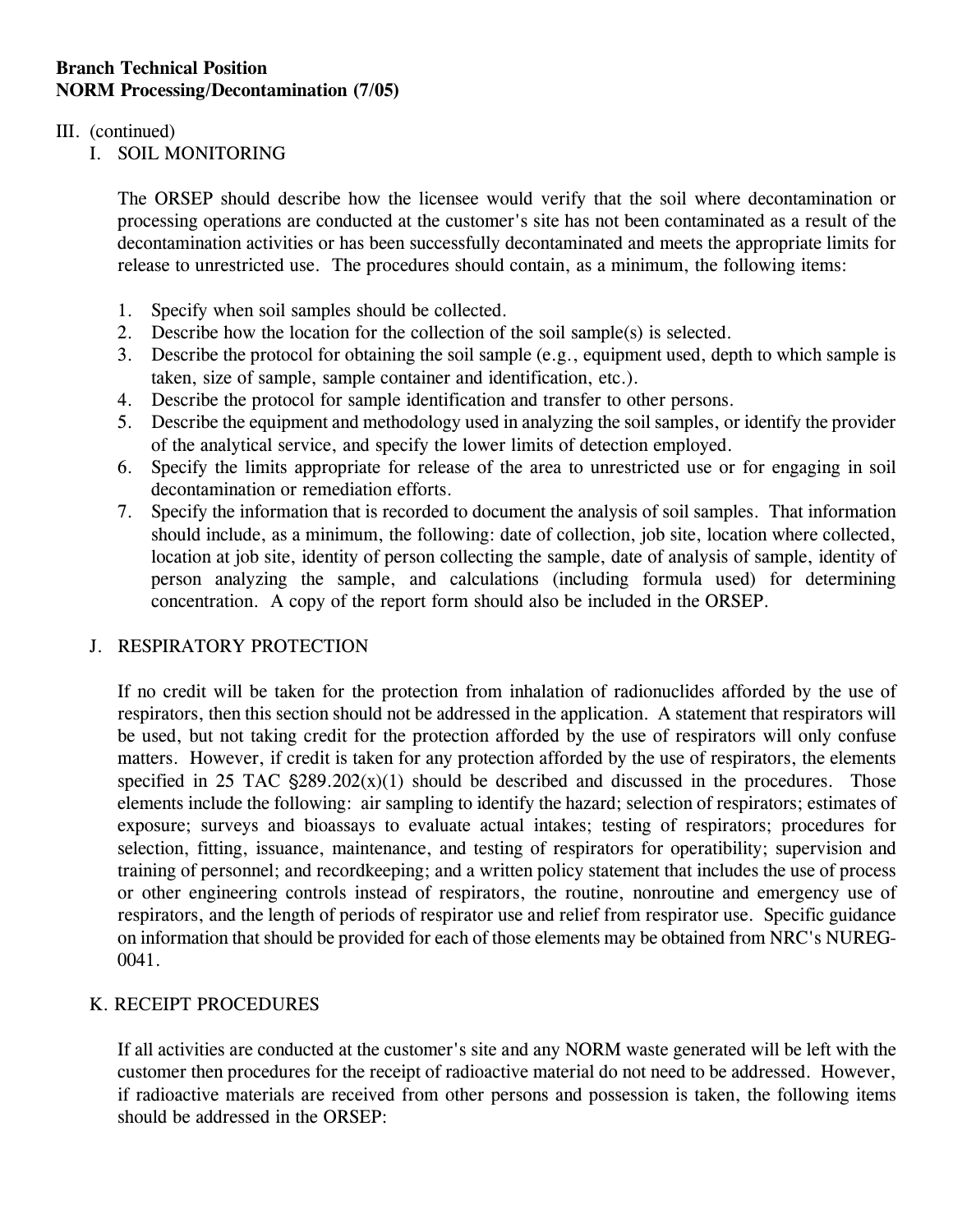#### III. K. (continued)

- 1. Procedures for complying with 25 TAC  $\S 289.202$  (ee)(1) (arrangements for picking up packages and being notified of arrival of packages with radioactive material in excess of Type A limits [for Ra-226: 50 millicuries]).
- 2. Procedures for complying with 25 TAC  $\S 289.202$ (ee)(2) and (3) (monitoring packages for contamination and radiation levels). Not necessary for NORM, unless the package warrants a White I, Yellow II or Yellow III label.
- 3. Procedures for complying with 25 TAC  $\S 289.202$  (ee)(4) (notification of the final delivery carrier and the DSHS)
- 4. Procedures for complying with 25 TAC  $\S289.202$ (ee)(5) (written procedures for safely opening packages in which radioactive material is received and ensuring that the procedures are followed).

### L. OPERATIONAL PROCEDURES

The ORSEP should describe the process involved with each category of activity requested in the application. This description should describe the process in sufficient detail so that a person can conduct the procedure by referencing this ORSEP. Specific activities may vary, however, the following are listed as a start to identify possible activities that should be included in the ORSEP:

- 1. Equipment decontamination
	- a. process and equipment description
	- b. process flow diagram
	- c. release limits
- 2. Facility decontamination
	- a. process and equipment description
	- b. process flow diagram
	- c. release limits
- 3. Soil remediation
	- a. process and equipment description
	- b. process flow diagram
	- c. release limits
- 4. Fluid decontamination
	- a. process and equipment description
	- b. process flow diagram
	- c. release limits
- 5. NORM processing

For each type of processing activity requested (i.e., storage, extraction of materials, transfer, volume reduction, compaction, incineration, solidification, or other separation and preparation of NORM or NORM-contaminated materials or items for reuse or disposal, including any treatment or activity that renders the waste less hazardous, safer for transport, or amenable to recovery, storage, or disposal) the following should be provided to describe that activity: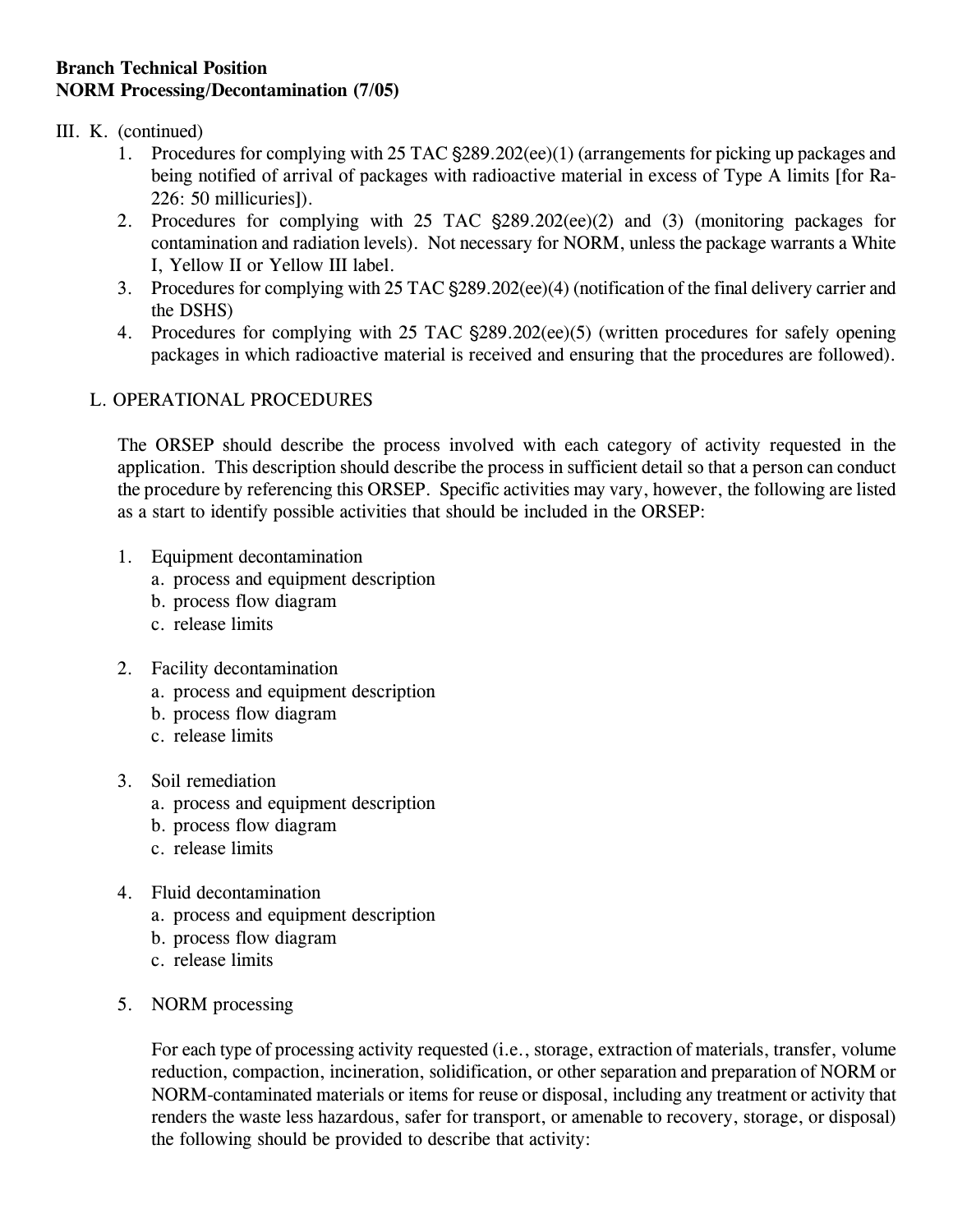- III. L. 5. (NORM processing –continued)
	- a. Process description

Describe the type(s) of process(es) that will be employed with the NORM or NORMcontaminated materials.

b. Equipment description

For each type of process employed, describe the equipment, preferably by inclusion of a drawing that provides the dimensions of the features of the equipment item that will be used to conduct the process. The description should also include the operating parameters of the equipment. As an example, for an incineration unit a description, including a detailed drawing, should be provided of the incinerator. The description should depict the features of the incinerator such as means of introducing material in to the combustion chamber, how the chamber is sealed to preclude escape of solid or gaseous products, means of removing gaseous products from the chamber, features of the incinerator that handle gaseous products (e.g., condensation chambers, stack, etc.), through the stack, provide the temperatures and burn time of the incineration chamber, and the temperatures and residence time in any exhaust features. The description should also indicate any portal of exit from the burn chamber of either solids or fluid effluents. In the case of gaseous effluents, the description should indicate the path that the gases take through the incinerator, the dimensions of the exhaust system (e.g., stack), and the location of flow and air sampling.

c. Process flow diagram

For each type of process provide a diagram of the treatment process. The diagram should indicate receipt of materials, where specific equipment items are located in the treatment process, where NORM or NORM-contaminated materials are introduced into the equipment, where NORM is removed from the equipment item, where effluents that are generated from or that were in contact with the NORM or NORM-contaminated material are removed from the equipment item.

#### M. WASTE MANAGEMENT

 The ORSEP should describe how radioactive waste (i.e., removed NORM) is managed. If the sole method of waste management is storage, the ORSEP should address, as a minimum, the following topics:

1. Containers

The type of containers used to store radioactive material should be described. If different types of containers will be used due to incompatibility of some radioactive materials with certain types of containers, the ORSEP should specify the type of containers appropriate for use under specific conditions.

#### 2. Storage Conditions

The ORSEP should specify the manner in which the containers of radioactive material may be stored (e.g., on pallets, off the ground, under cover, etc.) in a manner consistent with the limitations of the storage container (e.g., steel drums would not be stored on the ground due to the effects of corrosion, polypropylene drums would not be stored in the open exposed to sunlight due to embrittlement, etc.).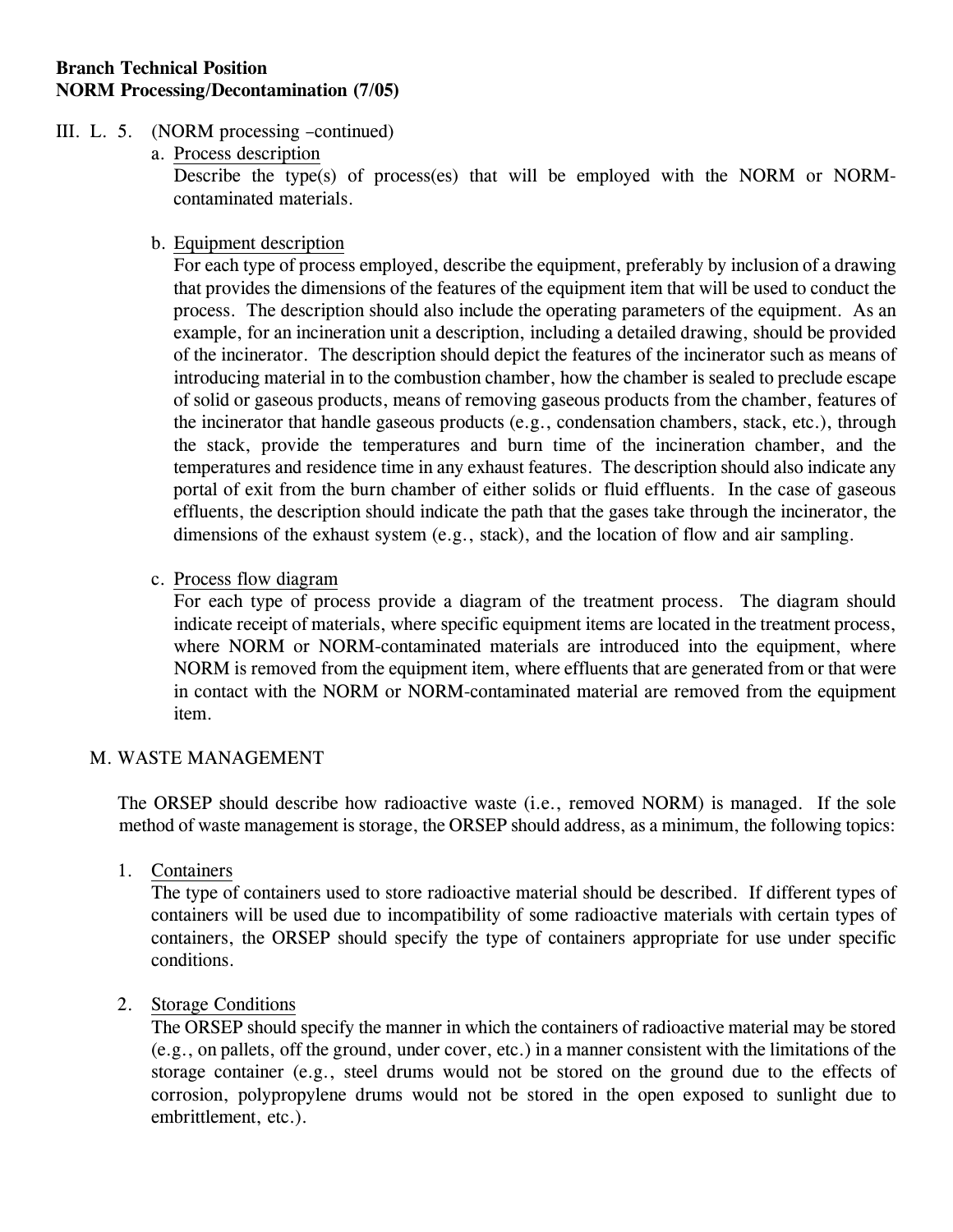### III. M. (continued)

3. Labeling of Containers and Posting of Location

The ORSEP should describe the type of labeling that will be used on the containers of radioactive material and the type of postings used to identify the area where the containers are stored. The ORSEP should also indicate how the location of the postings is determined and how the type of labeling to be used is determined.

- 4. Security to Prevent Access to or Unauthorized Removal The ORSEP should describe the security measures to be employed to prevent unauthorized access to or removal of containers of radioactive material from the storage location.
- 5. Inventory

The ORSEP should describe the frequency of performing an inventory of the containers of radioactive material and contain a copy of the form used to record the results of the inventory.

## N. RADIATION WORK PERMIT (RWP) PROCEDURES

Activities involving the use of radioactive material not specifically described by the ORSEP which could result in exposure to airborne radionuclides in excess of the regulatory limits (e.g., entry or work in a confined space) or exposure to radiation levels that could easily result in an overexposure should include the use of the radiation work permit system. The ORSEP should specify, as a minimum, the following:

- 1. when RWPs are to be used,
- 2. the procedure for the issuance of an RWP,
- 3. how the issuance of an RWP will be documented, and
- 4. actions to be taken to verify that the requirements of the RWP are followed.

## O. CONTAMINATION CONTROL

- 1. Protective Clothing
	- a. Type

The ORSEP should identify and describe the types of protective clothing available and the appropriate uses for each. If special instructions are required for the use and handling of the item(s), these should also be included in this section.

#### b. Reuse

- 1. how long used
- 2. surveyed
- 3. cleaned
- 4. stored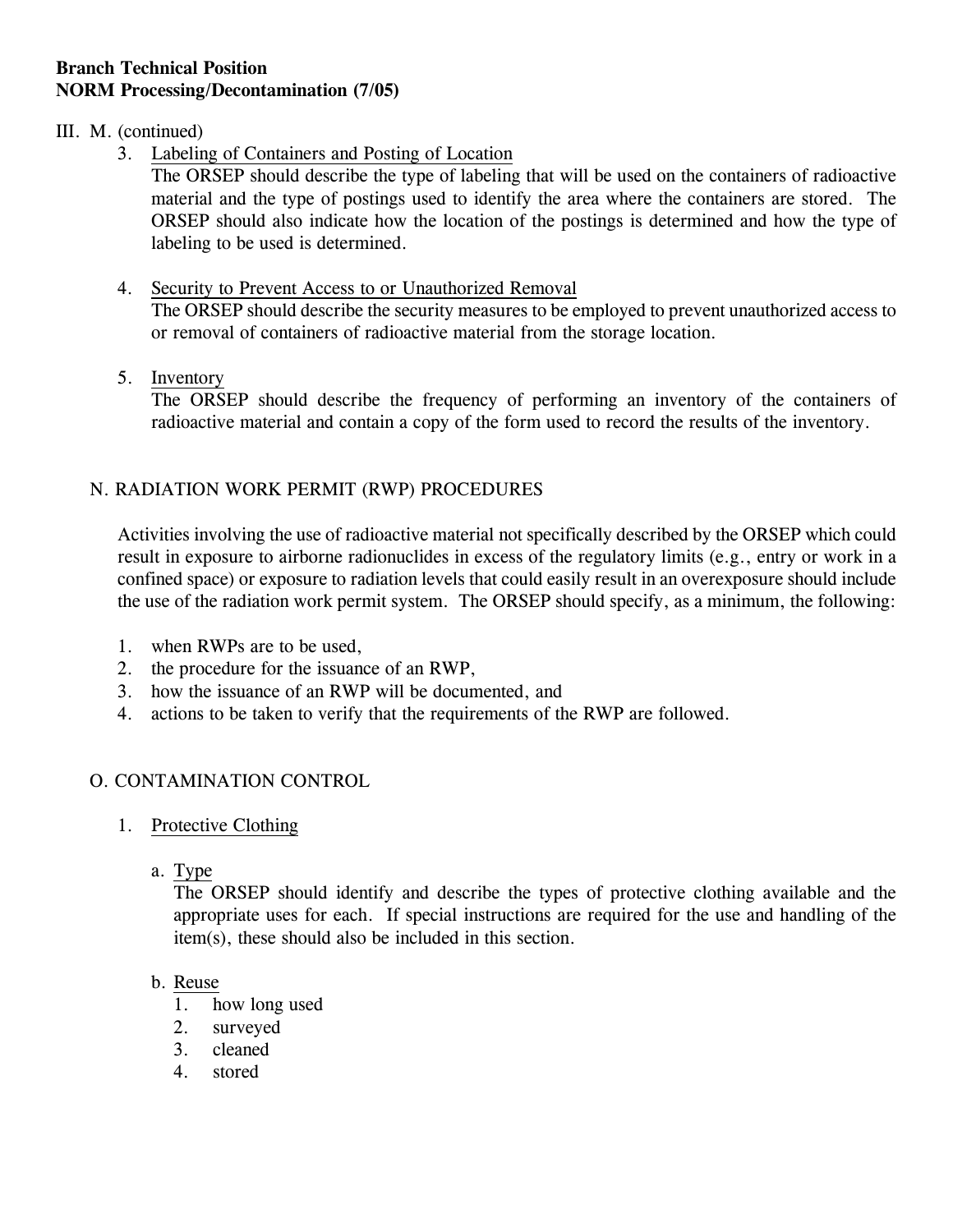#### III. O. (continued)

2. Personnel Surveys

This section can refer the reader to the portion of the ORSEP that addresses the procedures for conducting surveys of personnel.

- 3. Personnel Hygiene
	- a. Prohibitions on eating, smoking, chewing, and drinking in the restricted areas,
	- b. Requirements to remove protective clothing prior to exiting the restricted area,
	- c. Requirements to wash hands prior to eating, smoking, chewing, drinking, urinating and defecating.
- 4. Inspection of Stored NORM
	- a. Specify the frequency for conducting surveys.
	- b. Specify the radiation levels that will dictate that action be taken and specify the action to be taken in response to those radiation measurements.
	- c. Describe the procedures for conducting a survey of the stored NORM or refer to the section of the ORSEP that contains that description.
	- c. Describe the information that shall be recorded to document the survey. As a minimum, the date, person performing the survey, area or item surveyed, unique identification of instrument used, and results of survey should be recorded.

## P. FACILITY MONITORING PROGRAM

The ORSEP should describe the monitoring plan for a NORM decontamination or processing facility. The monitoring program should address the phases of the facility. The preoperational phase monitoring program should be designed to characterize the site as to existing radiation levels in the parameters of concern (e.g., soil, water and air). The operational monitoring program is a description of the monitoring (i.e., surveys, sampling, and analysis) during the operation phase of the facility to demonstrate and assure that the operations at the site are not resulting in releases off site in excess of permitted concentrations or resulting in exposures off site in excess of allowable limits, and monitors the levels of radiation and radionuclide concentrations on site for purposes of assessing occupational dose. The post operational program should describe the monitoring program to be employed to assess the facility after operations cease to demonstrate that the site is releasable to unrestricted use. These programs should, as a minimum, address the following:

1. Preoperational Site Monitoring Program.

This program should include the following:

- a. direct gamma radiation measurements indicate sites, methodology, and frequency;
- b. radiological characteristics of soil, groundwater, surface waters, vegetation indicate sampling sites, describe sampling and analytical methodology, frequency of sampling, and radionuclides analyzed for;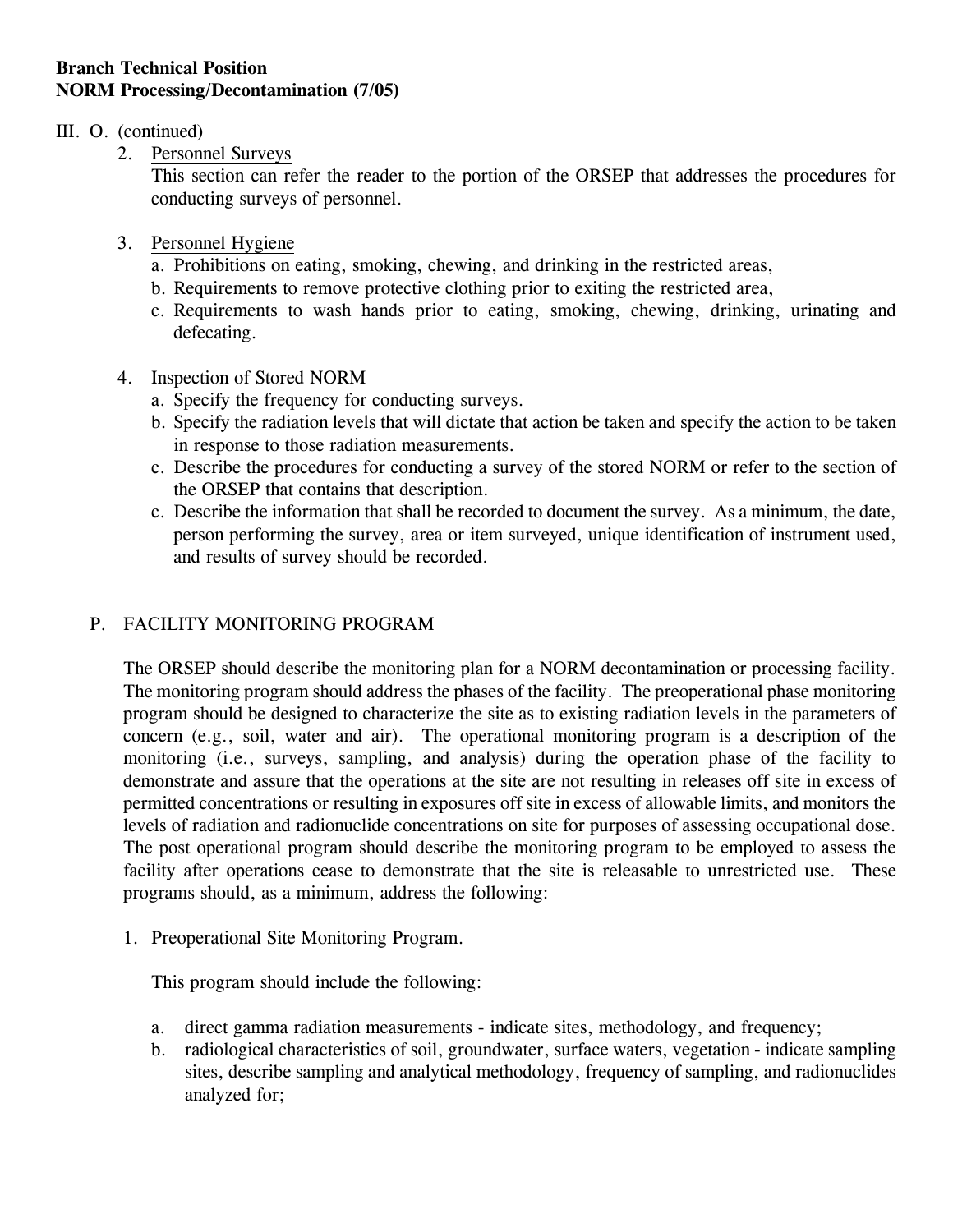- III. P. 1. (continued)
	- c. air quality (on-site and off-site) indicate areas where samples are collected, describe sampling and analytical methodology, frequency of sampling, and radionuclides analyzed for.
	- 2. Operational Site Monitoring Program.

This program should include the following:

- a. direct gamma radiation measurements indicate sites, methodology, and frequency;
- b. radiological characteristics of soil, groundwater, surface waters, vegetation (on-site and off-site) - indicate sampling sites, describe sampling and analytical methodology, frequency of sampling, and radionuclides analyzed for;
- c. air quality (on-site and off-site) indicate areas where samples are collected, describe sampling and analytical methodology, frequency of sampling, and radionuclides analyzed for.
- 3. Postoperational Site Monitoring Program.

This program should include the following:

- a. direct gamma radiation measurements indicate sites, methodology, and frequency;
- b. radiological characteristics of soil, groundwater, surface waters, vegetation indicate sampling sites, describe sampling and analytical methodology, frequency of sampling, and radionuclides analyzed for;
- c. air quality (on-site and off-site) indicate areas where samples are collected, describe sampling and analytical methodology, frequency of sampling, and radionuclides analyzed for.

## Q. RECORDS MANAGEMENT

The ORSEP should specify the types of records that are to be maintained, identify the person responsible for maintenance of the records and identify where they will be stored or maintained for inspection. This section should address at least the following items regarding management of records:

- 1. Types of Records
	- a. receipt  $[25 \text{ TAC } $289.201(d)]$
	- b. transfer  $[25 \text{ TAC } $289.201(d)]$
	- c. disposal  $[25 \text{ TAC } $289.201(d)]$
	- d. leak test  $[25 \text{ TAC } \text{\$}289.201(g)(4)$  and  $\text{\$}289.202(oo)]$
	- e. provisions of radiation protection program  $[25 \text{ TAC } $289.202 \text{(mm)}]$
	- f. audits of radiation protection program content and implementation  $[25 \text{ TAC } $289.202 \text{(mm)}]$
	- g. occupational radiation dose received during the current year for each individual monitored [25 TAC  $$289.202(i)(6)$  and  $(rr)$ ]
	- h. lifetime cumulative occupational radiation dose for each individual involved in a planned special exposure  $[25 \text{ TAC } $289.202(k)]$
	- i. radiation surveys required by 25 TAC  $\S$ 289.202(p) [25 TAC  $\S$ 289.202(nn)(1)]
	- j. calibrations required by 25 TAC  $\S 289.202(p)$  [25 TAC  $\S 289.202(nn)(1)$ ]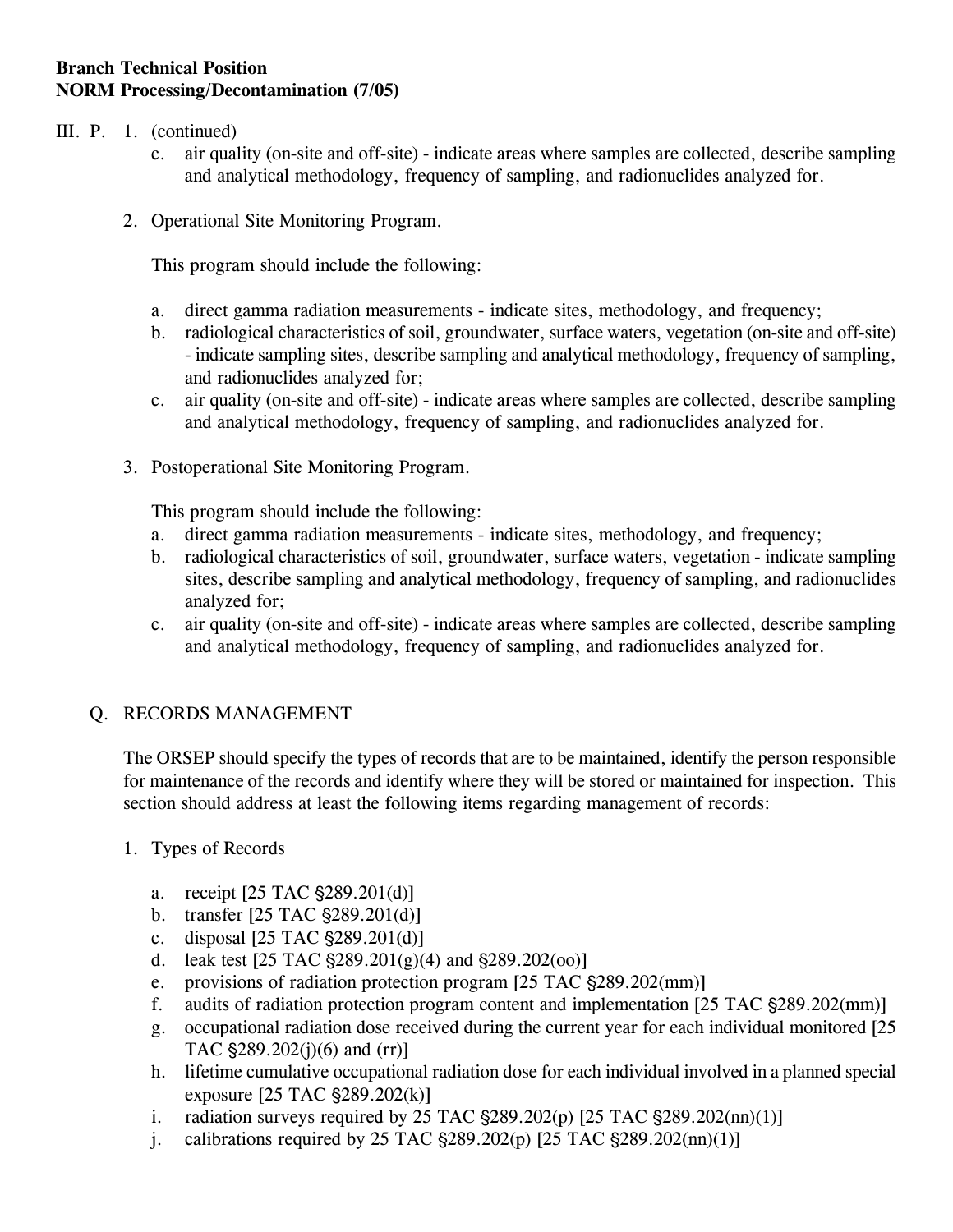- III. Q. 1. (Types of Records -continued)
	- k. surveys used to determine dose from external sources of radiation [25 TAC  $\S$  $289.202$ (nn)(2)(A)]
	- l. measurements and calculations used to determine individual intakes of radioactive material used in the assessment of internal dose  $[25 \text{ TAC } \text{\$} 289.202 \text{(nn)}(2)(B)]$
	- m. air sampling, surveys and bioassays required pursuant to  $25$  TAC  $\frac{6}{5}$   $289.202(x)(1)(C)(i)$  and (ii)  $[25 \text{ TAC } $ 289.201 \text{(nn)}(2) \text{(C)}]$
	- n. measurements and calculations used to evaluate the release of radioactive effluents to the environment  $[25 \text{ TAC } § 289.201 \text{(nn)}(2)$ (D)]
	- o. planned special exposures describing (a) the exceptional circumstances requiring the use of a planned special exposure, (b) the name of the management official who authorized the planned special exposure and a copy of the signed authorization, (c) what actions were necessary, (d) why the actions were necessary, (e) what precautions were taken to assure that doses were maintained ALARA, (f) what individual collective doses were expected to result, and (g) the dose actually received in the planned special exposure  $[25 \text{ TAC } \text{\$} 289.202(qq)]$
	- p. records sufficient to demonstrate compliance with the dose limits for individual members of the general public as specified in 25 TAC  $\S$  289.202(n) [25 TAC  $\S$  289.201(ss)(1)]
	- q. training
	- r. inventory
	- 2. Person Responsible for Records Management
	- 3. Location Where Records are Kept for DSHS Inspection

## R. ADMINISTRATION

1. ALARA Policy

The ORSEP should contain a statement of the licensee's intent and commitment with respect to maintaining exposure to ionizing radiation as low as reasonable achievable (ALARA). This statement should be supported by citing the actions taken by the licensee to achieve the ALARA goal (e.g., informing the employees of the ALARA philosophy, employing a qualified RSO, delegation of sufficient authority to the RSO to implement and upgrade radiation safety procedures and stop unsafe work practices, clearly defining radiation protection responsibilities for each position in the licensee's organization, training of workers, issuance of work permits, and periodic audits of safety procedures and records, etc.)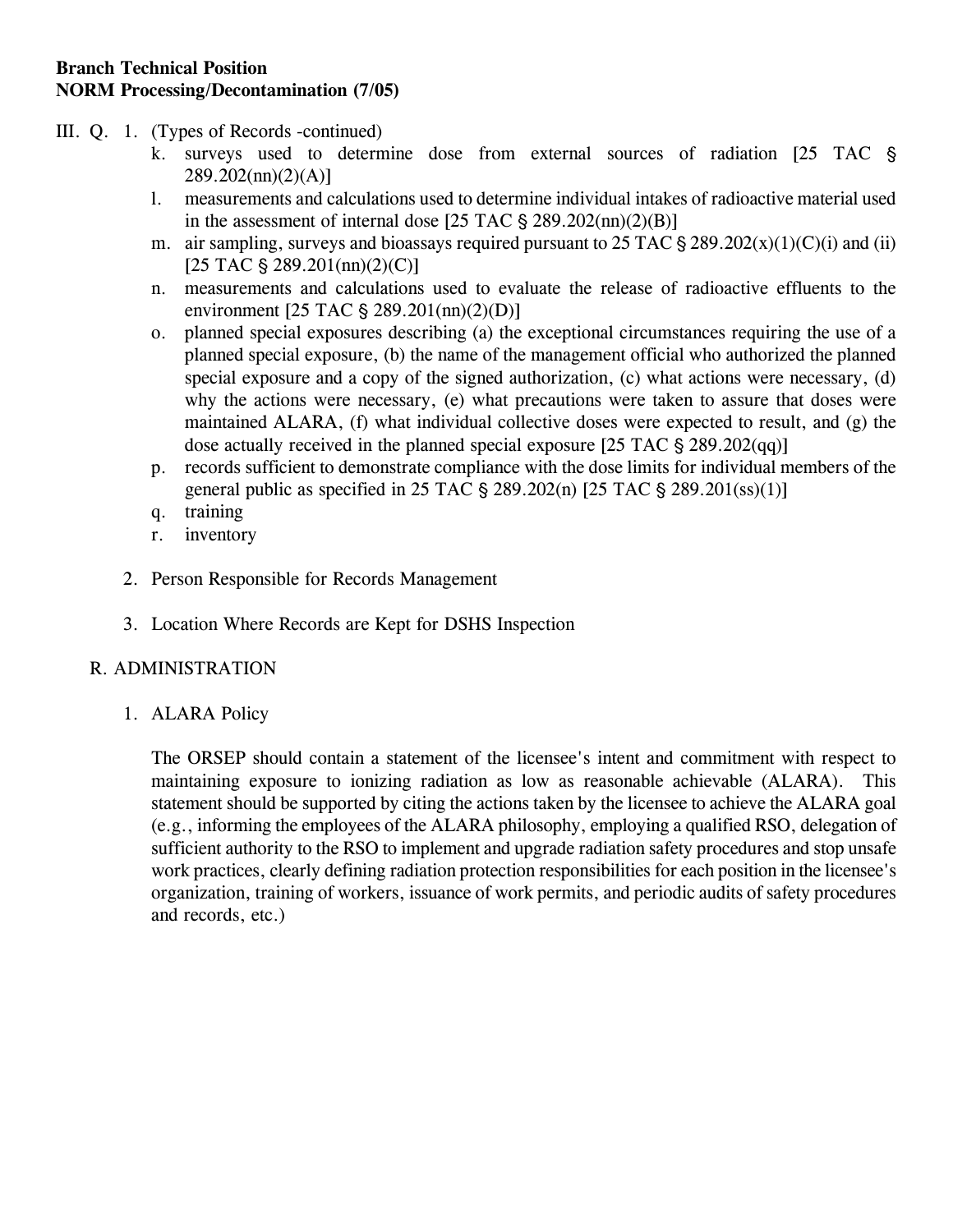### III. R. (continued)

2. Records Review

This section should describe the records that are reviewed by the RSO and the licensee's management on a specified frequency. The procedures should specify the frequency at which the records are reviewed and denote, by initialing, that specific records were reviewed. As a minimum, the review should include the following records:

- a. Dose assessment records
	- (1) personnel dosimetry
	- (2) bioassay
- b. Survey records
- c. Air monitoring records
- d. Liquid monitoring records
- e. Radiation work permits
- f. Calibration
- 3. Audits

Audits should be included as a part of the licensee's quality assurance program. Audits should be conducted to assure that the various quality control aspects of the radiation safety program are being conducted and conducted as specified. The ORSEP should specify the audits that are conducted, the frequency of conducting the audits, and specify who conducts the audits. The audits should, as a minimum, include the following:

- a. Personnel surveys
- b. Air monitoring
- c. Liquid monitoring
- d. Soil monitoring
- e. Personnel monitoring
- f. Radiation areas
- g. Radiation postings and signs [25 TAC  $\S 289.203(b)(1)$  worker postings &  $\S 289.202(aa)$  caution sign postings]
- h. Receipt procedures
- i. Training and refresher training
- 4. Postings

The procedures should describe where and how the postings required by  $25$  TAC  $\S$ 289.203(b)(1) will be met.

5. Worker Instructions

The procedures should describe how the instructions to workers required by  $25$  TAC  $\S$ 289.203(c)(1) will be documented as having been done.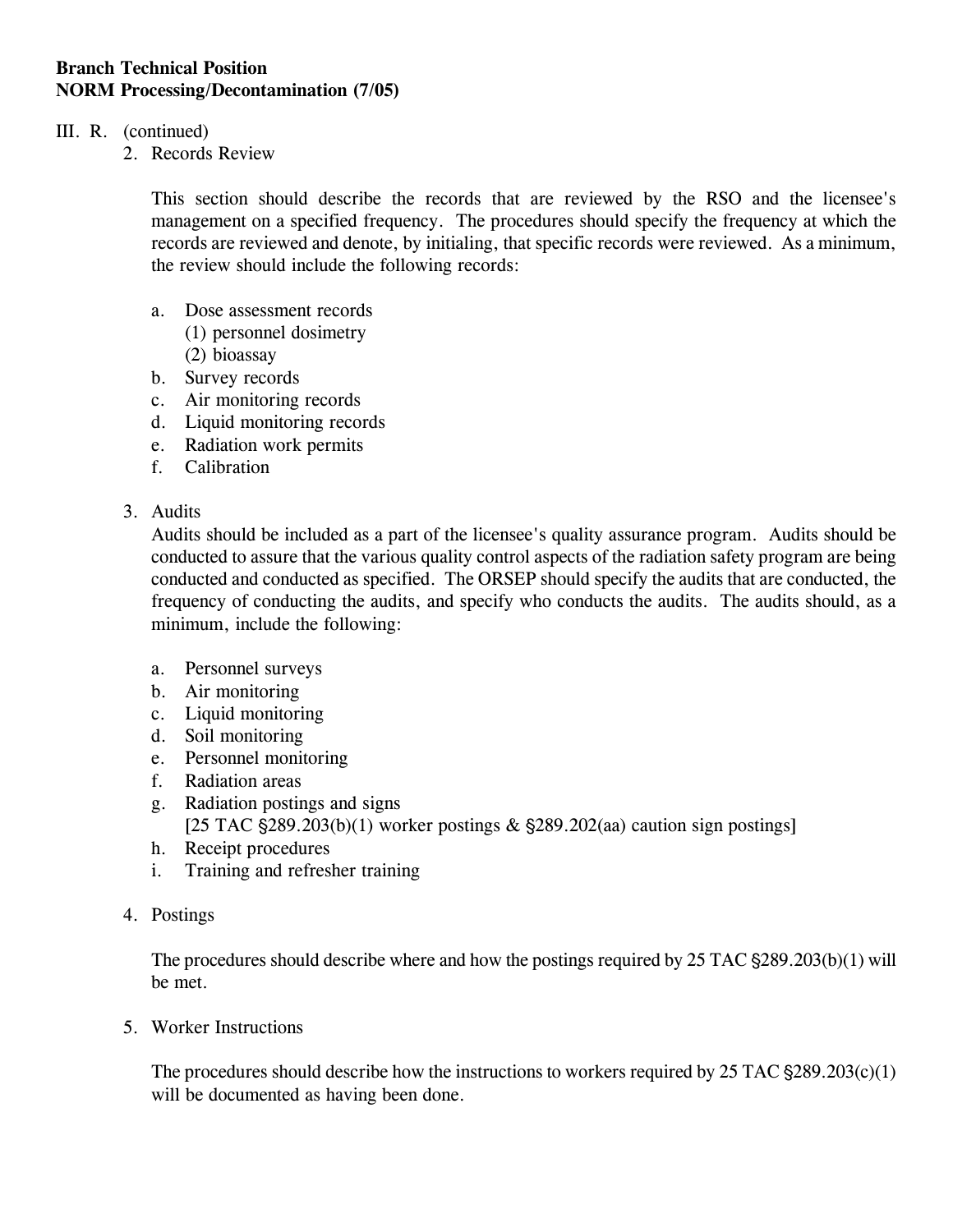## III. R. (continued)

- 6. Training
	- a. The ORSEP should identify the provider of training to the workers and the qualifications of the instructors.
	- b. The ORSEP should describe the subjects covered in the training provided to the workers. The subjects should, as a minimum, include the following topics:
		- (1) types of radiation
		- (2) effects of radiation
		- (3) means of radiation detection
		- (4) means of protecting against radiation
		- (5) personnel monitoring
		- (6) respiratory protection (if used as a part of the radiation protection program)
		- (7) female worker instructions and declarations
	- c. The ORSEP should describe the type of examination (oral or written) used to determine the effectiveness of the training provided to employees, and what level of performance on the examination is considered passing.
	- d. Documentation of training
	- e. Refresher training
		- (1) frequency
		- (2) subjects
		- (3) duration
		- (4) instructors

# S. TRANSFER PROCEDURES

The ORSEP should identify the steps involved with transferring radioactive material to another person and the details required to accomplish the transfer.

1. Verification of Authorization to Receive

The applicant/licensee should specify which (or all) of the methods described in 25 TAC  $\frac{289.252(cc)(1)-(5)}{289.252(cc)(1)-(5)}$  will be used to obtain verification, and records specified by  $\frac{289.201(d)(1)-(5)}{289.201(d)(1)-(5)}$ .

2. Packaging

The applicant/licensee should describe the procedures for packaging material for transfer to another person. Those procedures should address the following items:

- a. Container
- b. Surveys
- c. Labeling
- d. Shipping papers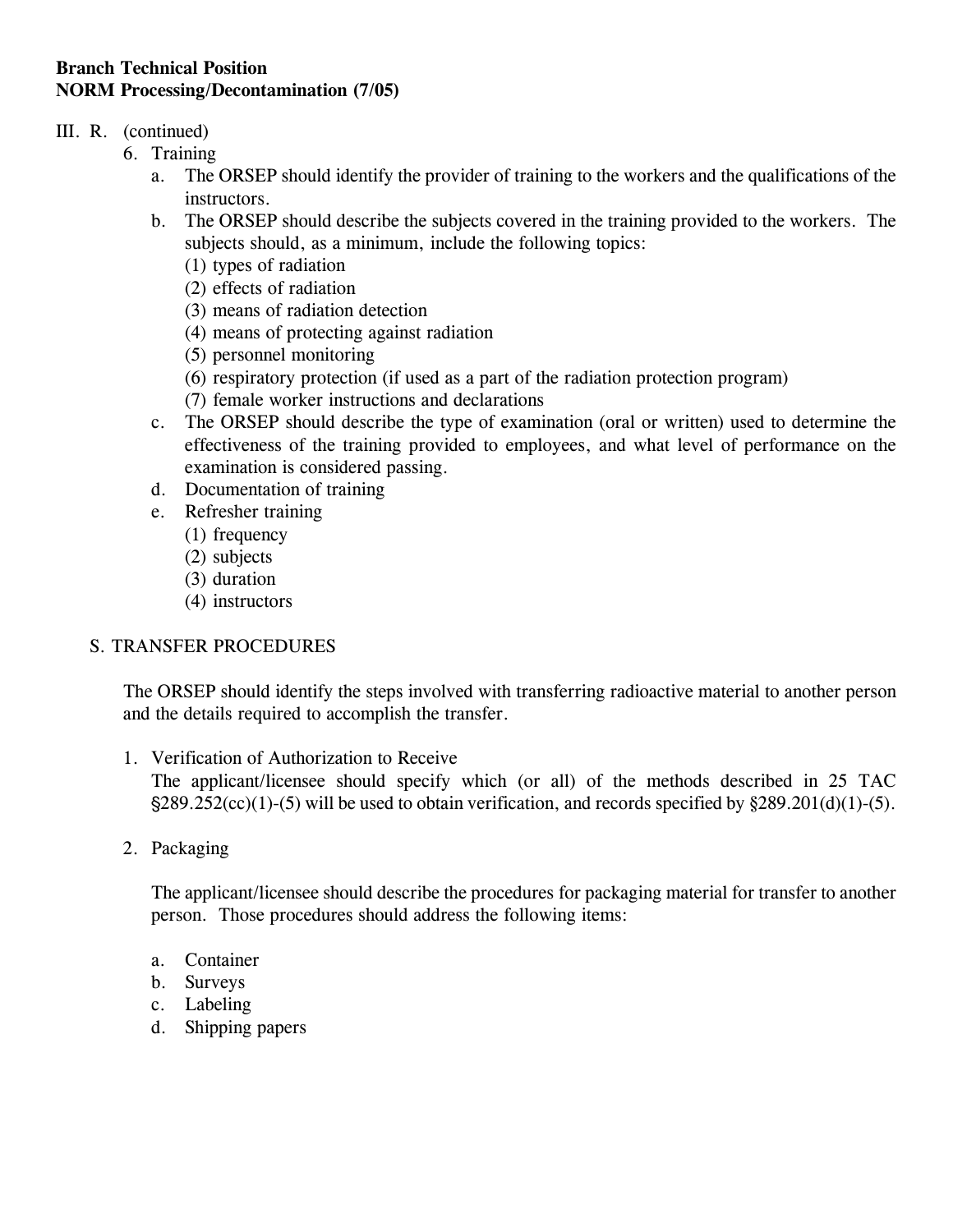- III. (continued)
	- T. EMERGENCY PROCEDURES

The ORSEP should specify the actions to be taken in the event of an accident. This section should attempt to identify or categorize in a general sense the type of accidents that can occur and then provide instructions on actions to be taken by users of the radioactive material in the event of such accidents. As an example, the ORSEP should address the following:

### 1. Spills

- a. On-site
	- (1) notifications
	- (2) access restriction
	- (3) area assessment
	- (4) spill containment
- b. Off-site
	- (1) release from facility
		- (a) notifications
		- (b) access restriction
		- (c) area assessment
		- (d) spill containment
	- (2) transportation accident
		- (a) notifications
		- (b) access restriction
		- (c) area assessment
		- (d) spill containment
- 2. Personnel Injury
	- a. notifications

## U. DECOMMISSIONING PROCEDURES

1. Mobil Operations

The procedures should describe the protocol for abandoning a job site on completion of decontamination activities. These procedures should address how the licensee will determine that the job site meets the radiation limits for release to unrestricted use, that all equipment items used in the licensee's decontamination activities meet the limits for release to unrestricted use, and that any fluids discharged or left behind meet the limits for unrestricted use. The procedures should, as a minimum, address the following items: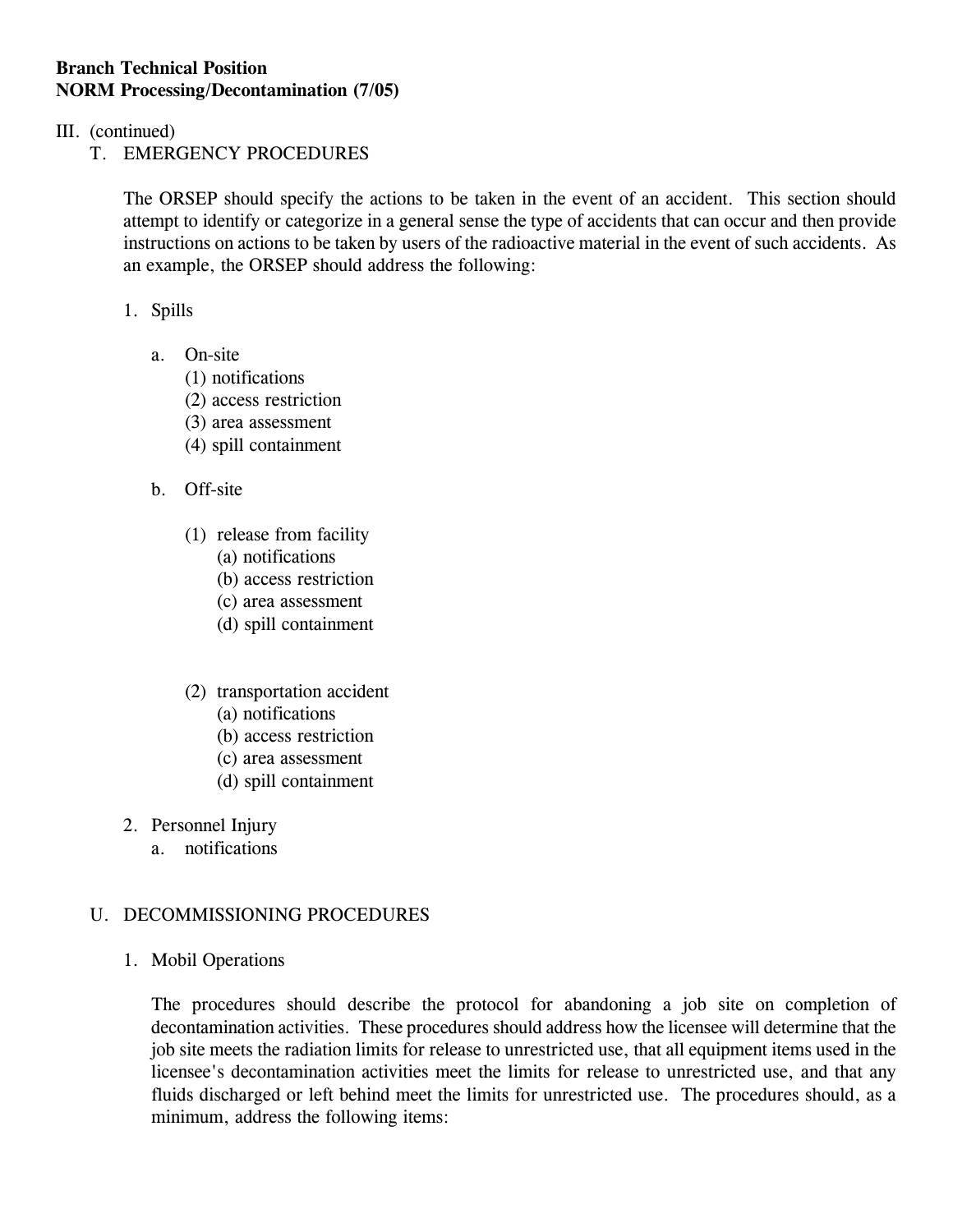#### III. U. 1. (continued)

a. Site Release

(1) Release criteria

The applicant should specify the soil concentration limits that will be used to determine if a site can be released to unrestricted use. Title 25 of the TAC,  $\S$ 289.259(d)(1) provides for the use of either 5 picocuries per gram (pCi/g) of radium in soil or 30 pCi/g. The 30 pCi/g limit can be used if the applicant/licensee can demonstrate that the NORM contamination is due to oil and gas NORM waste (as defined at 16 TAC) or that the radon emanation rate (flux) will not exceed 20 picocuries per square meter per second ( $pCi/m^2/sec$ ). The only method currently recognized by the DSHS for determining radon flux is the procedure identified as Method 115 in Appendix B of Chapter 61 of Title 40 of the Federal Code of Regulations. Therefore, if an applicant/licensee proposes to use the 30 pCi/g limit for soil or material other than soil, that is not oil and gas NORM waste, then they should include in the ORSEP submitted with the application a description of the procedure cited in 40 CFR 61, Appendix B, Method 115.

- (2) Contamination identification survey and documentation The applicant should have procedures similar to those described in Sections IV.A and B of Regulatory Guide 5.10 (Guidelines for Conducting Close Out Surveys of Open Lands and Requesting Release for Unrestricted Use).
- (3) Clean up procedure
- (4) Post-clean up survey and documentation
- b. Equipment Release
	- (1) Release criteria

The release criteria for equipment will depend on the type of equipment and the use intended for the equipment upon release. Equipment that is to be release for recycling, that is to be smelted and made into a new product, can be released under the criterion of 50  $\mu$ R/hr [re: 25 TAC  $\S 289.259(d)(2)$ ]. Equipment that is oil field tubulars or surface production equipment can also be released under the 50 µR/hr criterion [re: 25 TAC '289.259(d)(3)]. Any other equipment can be released only under the surface contamination limits specified at  $25$  TAC  $\S289.259(w)$ .

- (2) Contamination identification survey and documentation
- (3) Clean up procedure
- (4) Post-clean up survey and documentation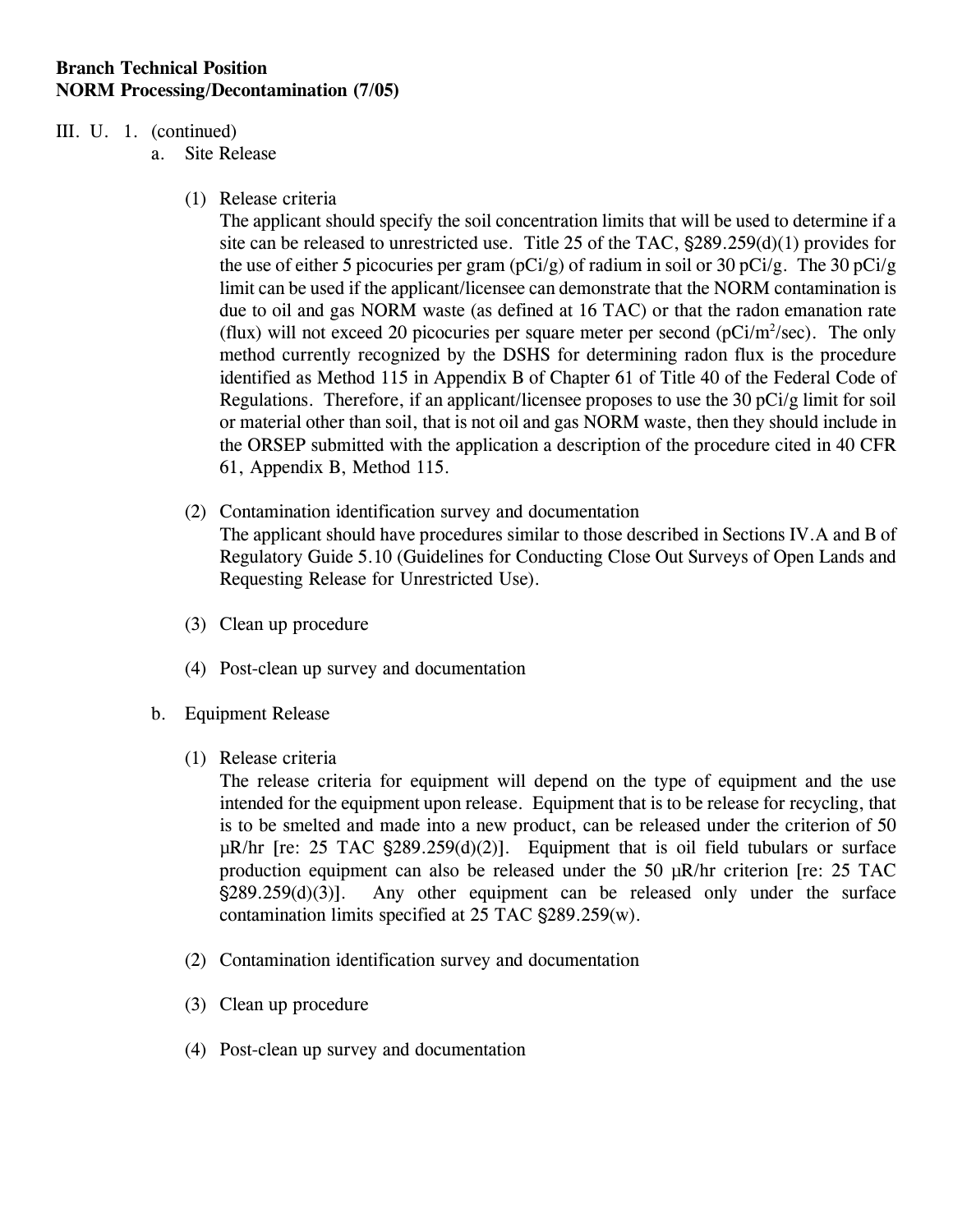#### III. U. 1. (continued)

c. Effluent Release

The procedures should describe the actions taken to ensure that effluents (e.g., fluids such as wash water) is either disposal of as radioactive material or if released, meets appropriate standards for release to unrestricted use. These procedures should, as a minimum, address the following topics:

- (1) Release criteria
- (2) Contamination identification survey and documentation
- (3) Clean up procedure
- (4) Post-clean up survey and documentation
- 2. Fixed Facility

Provide a decommissioning plan for the facility that addresses the following items:

The ORSEP should describe the protocol for abandoning decommissioning the facility upon completion of the facility's life as a site for decontamination of NORM contaminated materials. These procedures should address how the licensee will determine that the facility and surrounding areas meet the radiation limits for release to unrestricted use, that all equipment items used in the licensee's decontamination activities meet the limits for release to unrestricted use, That the soils or lands whereon the facility resides meets the limits for unrestricted use, and that any fluids discharged or left behind meet the limits for unrestricted use. The ORSEP should, as a minimum, address the following items:

- a. radiological surveys and other methods to access radiological contamination of materials, equipment, and buildings;
- b. criteria and procedures for decontamination of materials, equipment and buildings;
- c. criteria for release of materials, equipment, and buildings for unrestricted use;
- d. disposal of uncontaminated materials, equipment, and buildings;
- e. disposal of contaminated materials, equipment, and buildings;
- f. protocols for soil surveys and sampling to assess radiological contamination, the statistical methods to be used, and the criteria for soil cleanup;
- g. post-cleanup surveys; and
- h. measurement methodology (survey instrumentation, analytical methods) and quality assurance.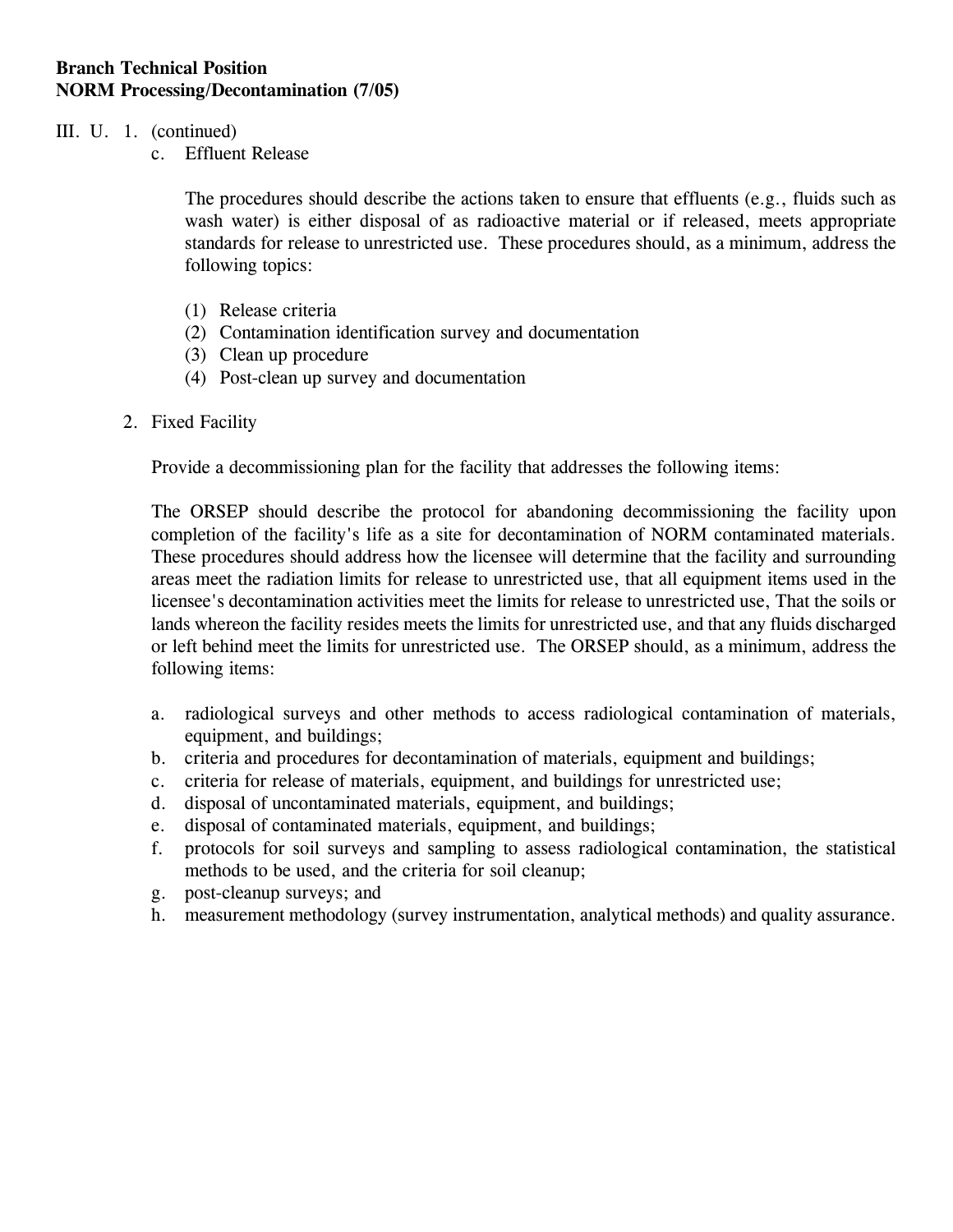#### IV. Financial Security/Assurance

If the applicant/licensee will take possession of NORM for decontamination at a customer's site or will receive NORM at the licensee's facility for decontamination or processing, financial security/assurance will be required. The financial security/assurance requirements are specified at  $25$  TAC  $\frac{289.259(v)}{250}$  and  $\S 289.252(gg)$ . If an applicant requests authorization to possess in excess of 10<sup>5</sup> the limits specified at 25 TAC  $\frac{289.252(gg)}{1}$ , then a decommissioning funding plan must be submitted. The decommissioning funding plan will consist of a decommissioning plan as well as a method for providing financial security. If a decommissioning funding plan is required, please request a copy of the Branch Technical Position for the Preparation of a Decommissioning Plan Cost Estimate. Financial security/assurance may be in the form of a cash deposit, a surety bond, a certificate of deposit, an irrevocable letter of credit, a deposit of government securities, or other security acceptable to the DSHS. If financial security/assurance is required, the applicant should identify to the DSHS the type of surety that will be used. The DSHS has developed acceptable language for the various forms of surety that can be accepted. The applicant should obtain from the DSHS a copy of the language for the form of surety to be used before submitting the surety to the DSHS for acceptance.

#### V. Licensing Fee

An application for a license should be accompanied by the application fee. The application will not be processed until the fee has been received. The fee is non-refundable. However, if a license is issued the application fee is applied as the first years license fee.

The application fee is determined by the type of license for which application is being made and is good for the initial two-year following issuance of the license. The types of license and fee amount are prescribed in 25 TAC  $\S 289.204(e)(8)(A)$  or (B). An additional surcharge of 5% of the total fee may be required for the Radiation and Perpetual Care Account as specified in rule. The Agency's accounting staff will be able to identify if fee is currently required. During license renewal, a Texas On-line application fee of \$20 is also required whether utilizing the On-line renewal process or not.

If the application is submitted by any method other than hand delivery, the fee payment should be in the form of a check or a money order made payable to the "Texas Department of State Health Services".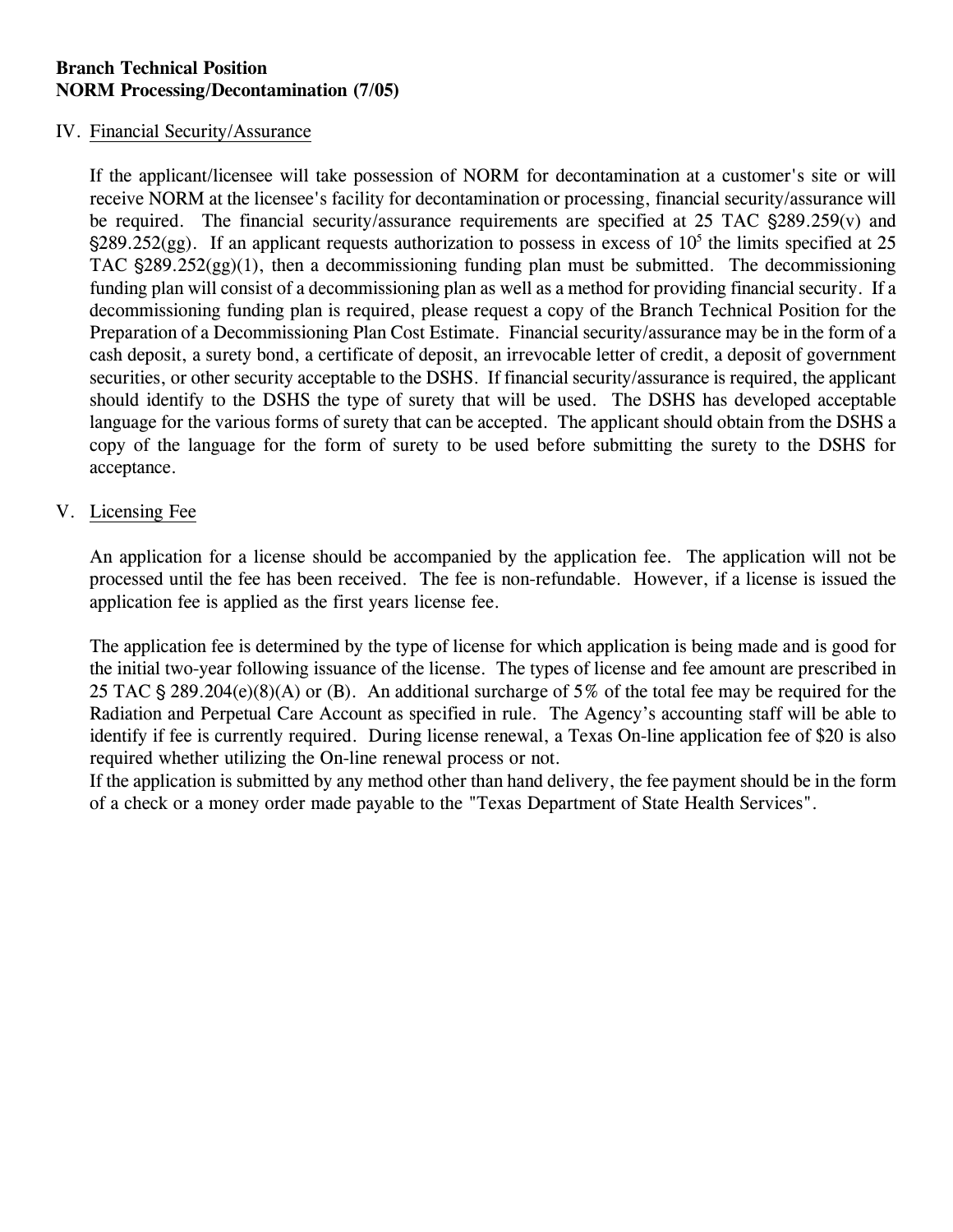# APPENDIX A

### METHODS AND FREQUENCY FOR CONDUCTING RADIATION SURVEYS

#### I. Introduction

When contaminated material is handled, both radiation surveys and contamination surveys should be performed to prevent unnecessary radiation exposure to personnel and to prevent the spread of contamination throughout the site. Radiation surveys are performed using a radiation survey instrument, and contamination surveys are performed by taking wipe samples from surfaces likely to be contaminated in the facility.

#### II. Methods Of Surveys

Suggested methods for performing the two types of surveys are given below. Records of these surveys should be maintained for inspection by the DSHS and for reference to determine whether the radiation levels or the contamination levels remain constant or increase over a period of time.

#### A. Radiation Level Surveys

- 1. Instrument A survey instrument capable of measuring radiation levels in microroentgens per hour (uR/hr) should be used.
- 2. Method Equipment should be surveyed with the instrument's detector not less than one centimeter from the surface of the area being surveyed.
- 3. Records The results should be recorded on a standard form showing the location, date, person performing survey, unique identification for instrument used, radiation levels, and corrective action taken, if any. A sketch of the area should be used to make an easily prepared and easily understood survey record.

#### B. Contamination Level Surveys

- 1. Instrument Measurements should be made using a scintillation well counter, a proportional counter, or any other detector capable of detecting the radiations emitted by NORM and the appropriate energy ranges for those radiations. The instruments should provide results in counts per minute.
- 2. Method A series of wipes using uncontaminated filter papers or swatches of cloth should be taken from those surfaces where contamination could exist (e.g., facilities where the decontamination process took place, etc.). The wipes should be numbered or labeled and their location indicated on the sketch record as previously described. Each wipe should be rubbed over a surface area of about 100 square centimeters to maintain a consistent means of determining the amount of removable contamination.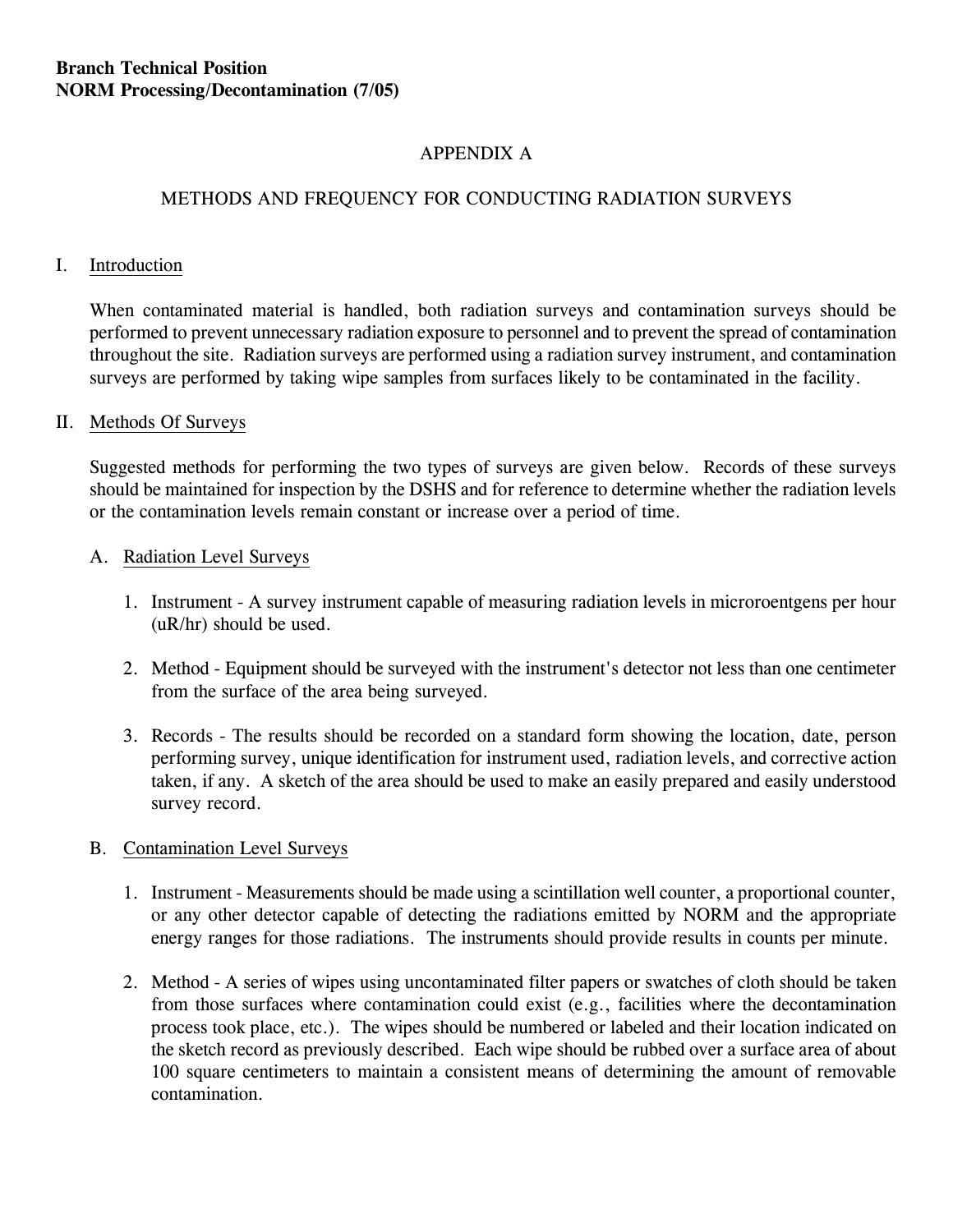3. Records - The results should be recorded on a standard form showing the wipe identification number, the date, person performing the analysis, unique identification of instrument used, results, and calculations to convert to disintegrations per minute.

#### III. Frequency Of Surveys

The frequency of surveys depends upon the amount and type of radioactive material used. Listed below are examples that may be useful in determining how often to perform surveys. The greater the workload, the more often the surveys should be performed.

- A. Low-Level Areas Not less than once a month.
- B. Medium-Level Areas Not less than once a week.
- C. High-Level Areas Not less than once a day.

### IV. Acceptable Limits

### A. Radiation Levels

- 1. Areas In no unrestricted (uncontrolled) area should radiation levels exist such that a person could receive 100 mR in any one-year or 2 mR in any one hour. If such areas are found, measures should be taken to eliminate the excessive radiation levels. Additional shielding or relocation of radioactive material may be required. For restricted areas, the applicant should establish acceptable radiation levels that are as low as reasonably achievable.
- 2. Equipment from oil production areas and equipment in the recycling process 50 uR/hr

#### B. Contamination Limits

1. Facilities and equipment should show no more than 1,000 dpm removable, as determined from a wipe, and no more than 5,000 dpm averaged and 15,000 dpm maximum for fixed contamination.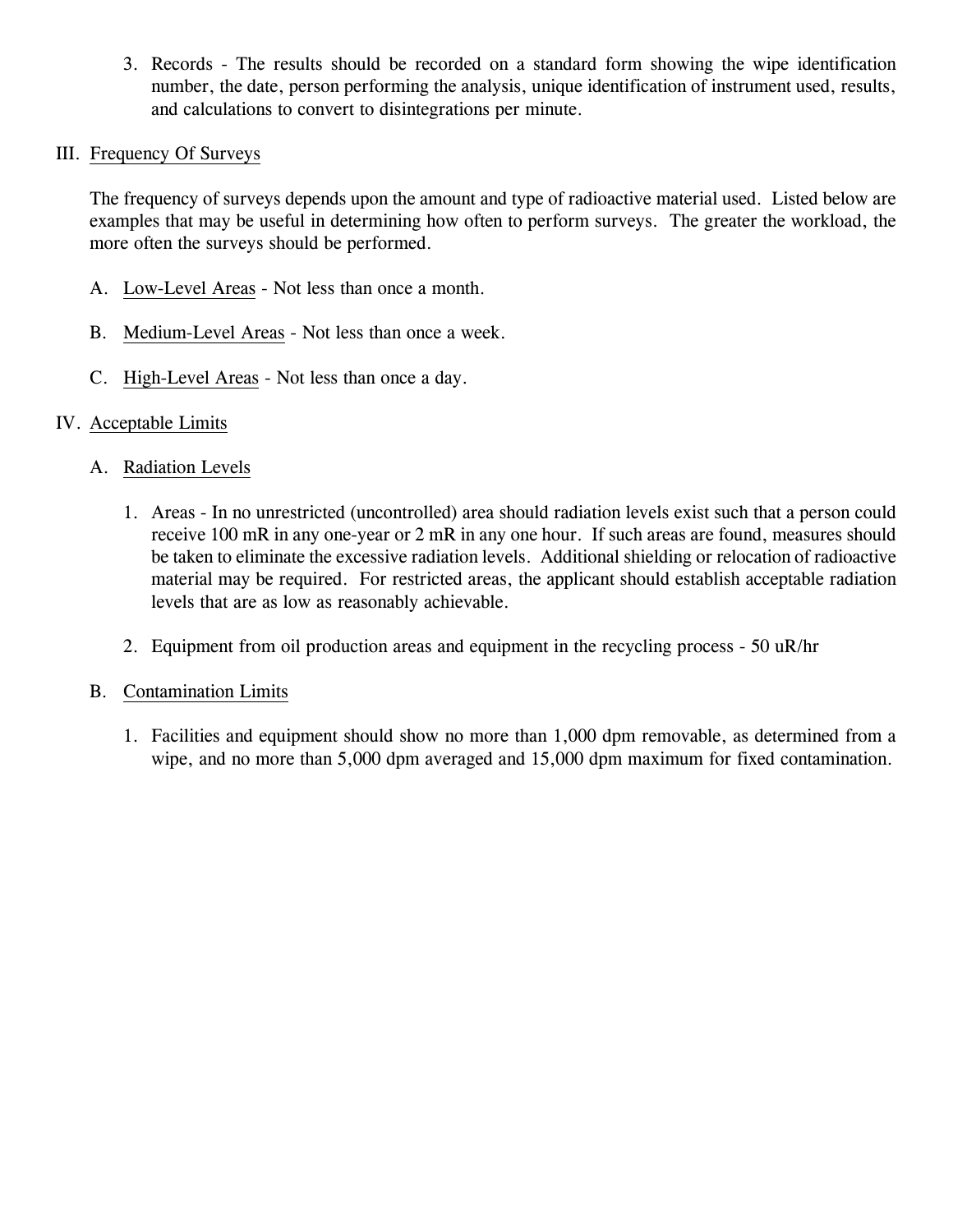Page left blank on purpose.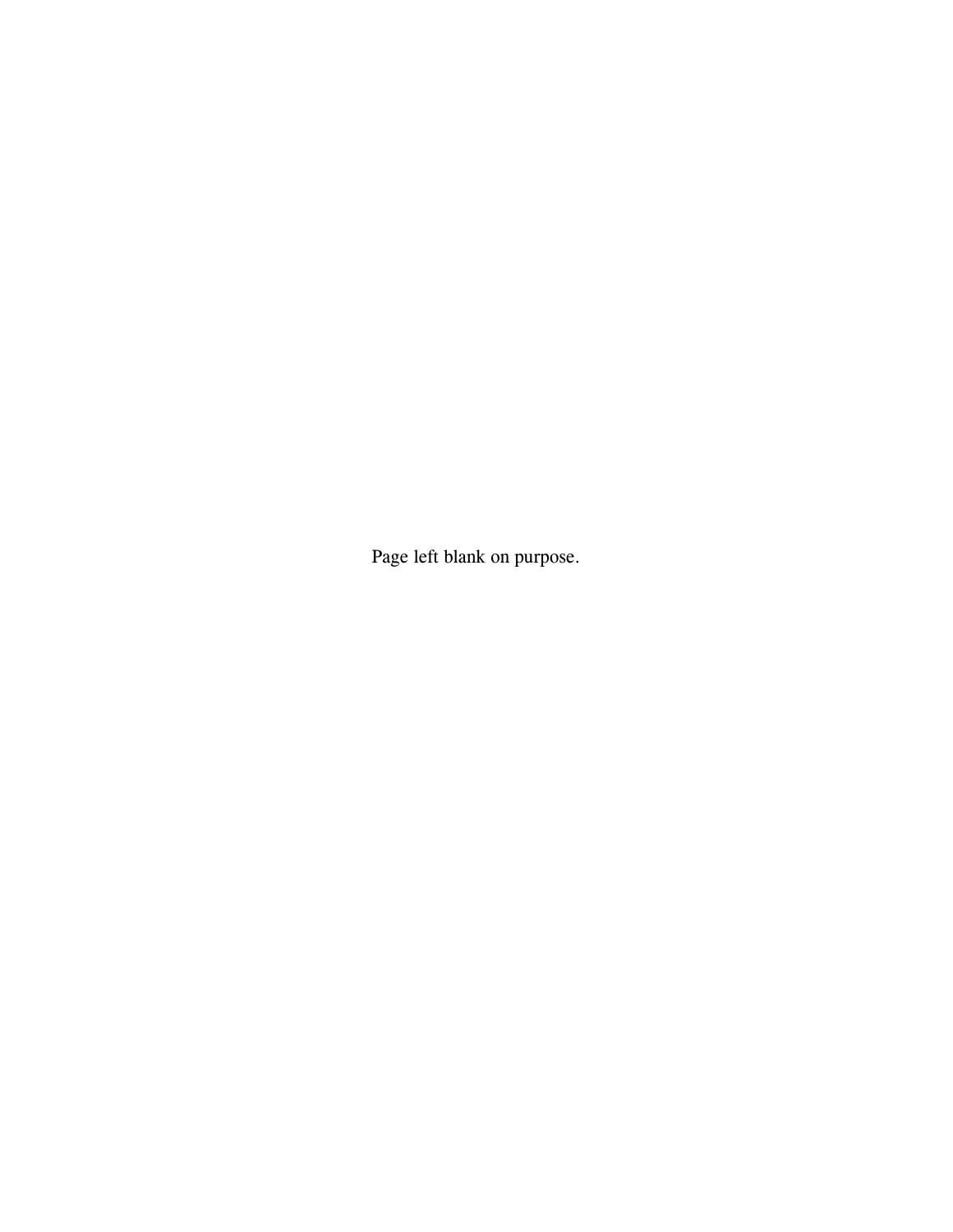# **NORM Decontamination Application Review Guide**

License Application No: L0 Log No.:

| Item                                      | Adequate | Comments/Questions |
|-------------------------------------------|----------|--------------------|
|                                           | Y / N    |                    |
| BRC Form 252-2 Used                       |          |                    |
| Signed and Dated                          |          |                    |
| BRC Form 252-1 Submitted                  |          |                    |
| <b>Financial Qualifications/Assurance</b> |          |                    |
| <b>RSO</b> Qualifications                 |          |                    |
| Training                                  |          |                    |
| Experience                                |          |                    |
| <b>ORSEP</b>                              |          |                    |
| <b>Organizational Structure</b>           |          |                    |
| RSO Duties & Responsibilities             |          |                    |
| <b>RSO</b> Authorities                    |          |                    |
| RAM Users - Duties, Responsibilities      |          |                    |
| & Authorities                             |          |                    |
| Users Training & Experience               |          |                    |
| <b>Restricted Area Designation</b>        |          |                    |
| <b>Restricted Area Access Control</b>     |          |                    |
| Radiation Area Designation                |          |                    |
| <b>Personnel Dosimetry</b>                |          |                    |
| <b>Occupational Dose Limits</b>           |          |                    |
| <b>External Dose</b>                      |          |                    |
| <b>Internal Dose</b>                      |          |                    |
| Air Sampling                              |          |                    |
| <b>Bioassays</b>                          |          |                    |
| Surveys                                   |          |                    |
| Personnel                                 |          |                    |
| Area                                      |          |                    |
| Equipment                                 |          |                    |
| Facilities                                |          |                    |
| Surface Contamination                     |          |                    |
| <b>Background Determination</b>           |          |                    |
| Instrumentation                           |          |                    |
| Type                                      |          |                    |
| Calibration Frequency                     |          |                    |
| <b>Calibration Service</b>                |          |                    |
| Instructions on Use                       |          |                    |
| <b>Scalers</b>                            |          |                    |
| <b>Public Dose Limits</b>                 |          |                    |
| <b>Radiation Levels</b>                   |          |                    |
| Air Monitoring                            |          |                    |
| <b>Liquid Monitoring</b>                  |          |                    |
| Soil Monitoring                           |          |                    |
| <b>Respiratory Protection</b>             |          |                    |
| <b>Operational Procedures</b>             |          |                    |
| <b>Equipment Decontamination</b>          |          |                    |
| <b>Facility Decontamination</b>           |          |                    |
| Soil Remediation                          |          |                    |
| <b>Fluid Decontamination</b>              |          |                    |
| <b>NORM Processing</b>                    |          |                    |
| Waste Management                          |          |                    |
| <b>Radiation Work Permit</b>              |          |                    |